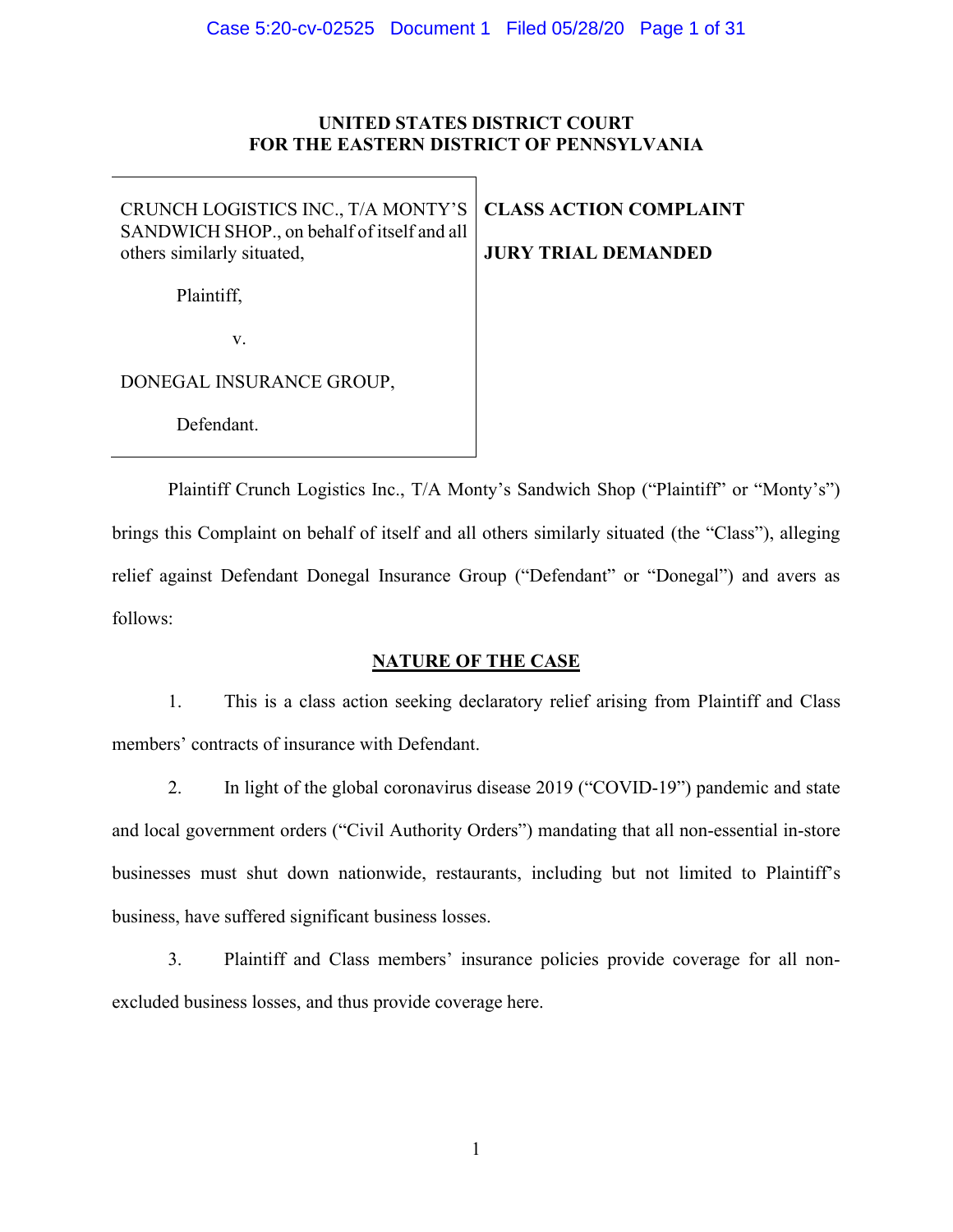#### Case 5:20-cv-02525 Document 1 Filed 05/28/20 Page 2 of 31

4. As a result, Plaintiff and Class members are entitled to declaratory relief that their businesses are covered for all business losses that have been incurred in an amount greater than \$5,000,000.

#### **JURISDICTION**

5. This Court has subject-matter jurisdiction pursuant to the Class Action Fairness Act, 28 U.S.C. § 1332(d) because: (1) the matter in controversy exceeds the sum or value of \$5,000,000, exclusive of interest and costs; (2) the action is a class action; (3) there are members of the Class who are diverse from Defendant; and (4) there are more than 100 Class members.

6. This Court has personal jurisdiction over Donegal. At all relevant times, Donegal has engaged in substantial business activities in the Commonwealth of Pennsylvania. At all relevant times, Donegal transacted, solicited, and conducted business in Pennsylvania through its employees, agents, and/or sales representatives, and derived substantial revenue from such business in Pennsylvania. Defendant purposefully availed itself of personal jurisdiction in Pennsylvania because it contracted to provide insurance to Plaintiff and Class members in Pennsylvania which is the subject of this case. Defendant's principal place of business and headquarters are located in Pennsylvania.

7. Venue is proper in this district pursuant to 28 U.S.C. § 1391(b)(1) and (2) because Plaintiff and Defendant are Pennsylvania corporations and because a substantial part of the events or omissions giving rise to the claim occurred in this District.

#### **PARTIES**

8. At all relevant times, Plaintiff Monty's has been authorized to do business in the Commonwealth of Pennsylvania. Crunch Logistics Inc. owns, operates, manages, and/or controls Monty's Sandwich Shop located at 354 Second Street Pike in Southampton, Pennsylvania 18966.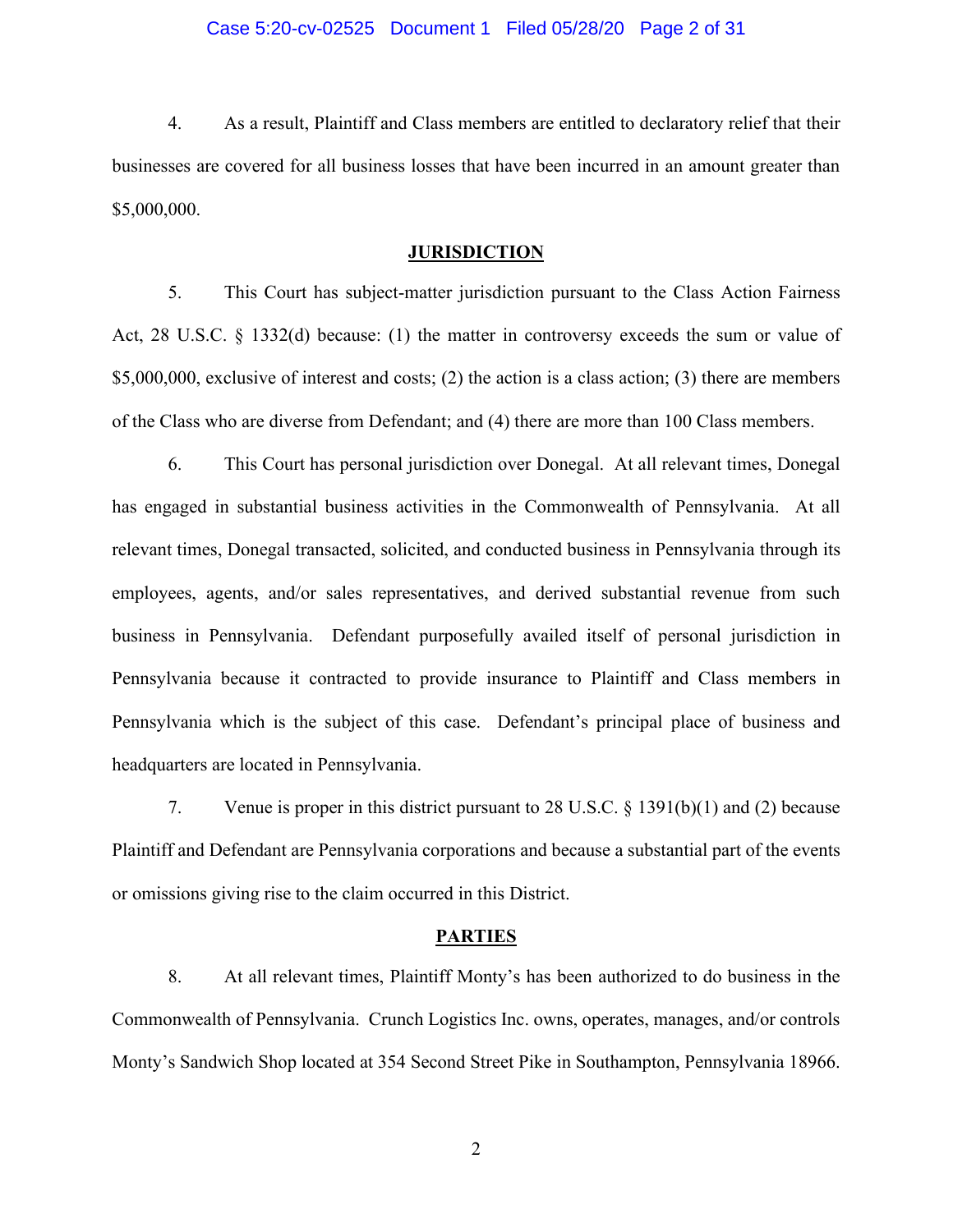#### Case 5:20-cv-02525 Document 1 Filed 05/28/20 Page 3 of 31

9. Defendant Donegal is an insurance carrier headquartered at 1195 River Road in Marietta, PA 17547 and, among other things, it provides business interruption insurance to Plaintiff and Class members.

10. At all relevant times, Defendant issued an insurance policy to Plaintiff (policy number is BOP-9019101) that included coverage for business interruption losses, incurred by Plaintiff from October 16, 2019 until October 16, 2020. *See* Policy Declaration page, attached hereto as Exhibit 1.

11. The policy, currently in full effect, includes coverage for, among other things, business personal property, civil authority and extended business income.

12. Plaintiff submitted a claim for losses which was assigned Claim No. BOP-PA-01- 20-0905542. On April 7, 2020, Donegal has provided Plaintiff a letter denying any and all claims. *See* Denial Letter, attached hereto as Exhibit 2.

Upon information and belief, Donegal asserts its insurance policies do not provide coverage for business interruption closures for all similarly situated Class members because of the "Exclusion Of Loss Due To Virus Or Bacteria." *Id.* Donegal also asserts that there is no coverage under the policy's Business Income, Extra Expense, and Civil Authority provisions because they each require direct physical loss of or damage to property, which it claims does not exist here or, upon information and belief, for any similarly situated Class member. *Id.* On information and belief, Donegal sent this letter or would intend to send a similar to all Class members that file a business interruption claim in these circumstances.

#### **FACTUAL BACKGROUND**

#### **I. Insurance Coverage**

13. Plaintiff and Class members faithfully paid policy premiums to Defendant, specifically to provide, among other things, additional coverages in the event of business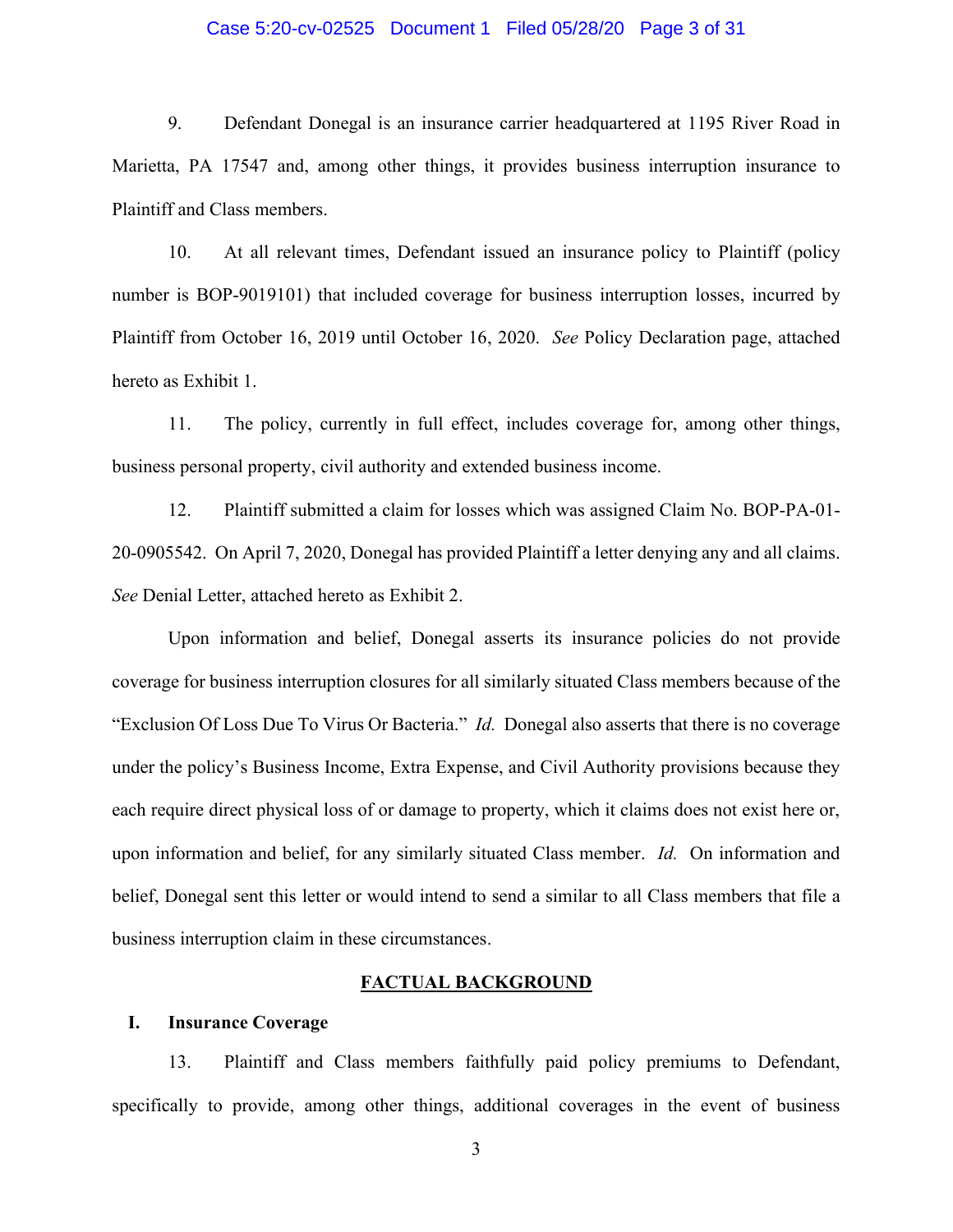#### Case 5:20-cv-02525 Document 1 Filed 05/28/20 Page 4 of 31

interruption or closures by order of Civil Authority and for business income loss for property loss or damage.

14. The terms of the Policy explicitly provide the insured with insurance coverage for actual loss of business income sustained, along with any actual, necessary and reasonable extra expenses incurred, when access to the Insured's properties is specifically prohibited by Civil Authority Orders. This additional coverage is identified as coverage under "Civil Authority."

15. The Policy is an all-risk policy, insofar as it provides that covered causes of loss under the policy provides coverage for all covered losses, including but not limited to direct physical loss and/or direct physical damage, unless a loss is specifically excluded or limited in the Policy.

16. The Policy also provides coverage for damages resulting from business interruption when there is property loss or damage.

17. The Policy's "Exclusion Of Loss Due To Virus Or Bacteria" (Virus Exclusion) does not apply to the closure of Plaintiffs' businesses as a result of the orders issued by a Civil Authority due to the COVID-19 pandemic.

18. Nonetheless, based on information and belief, Defendant has accepted policy premiums paid by Plaintiff and the Class with no intention of providing coverage for business income losses resulting from orders of a Civil Authority that the insured businesses be shutdown, or any related property damage.

19. Defendant asserts any loss resulting from property damage or from Civil Authority Orders to cease normal business operations are excluded under the terms of the Policy's Virus Exclusion. Defendant is wrong. The COVID-19 pandemic has caused Plaintiff and the proposed Class property damage and physical loss. Moreover, the Civil Authority Orders have also caused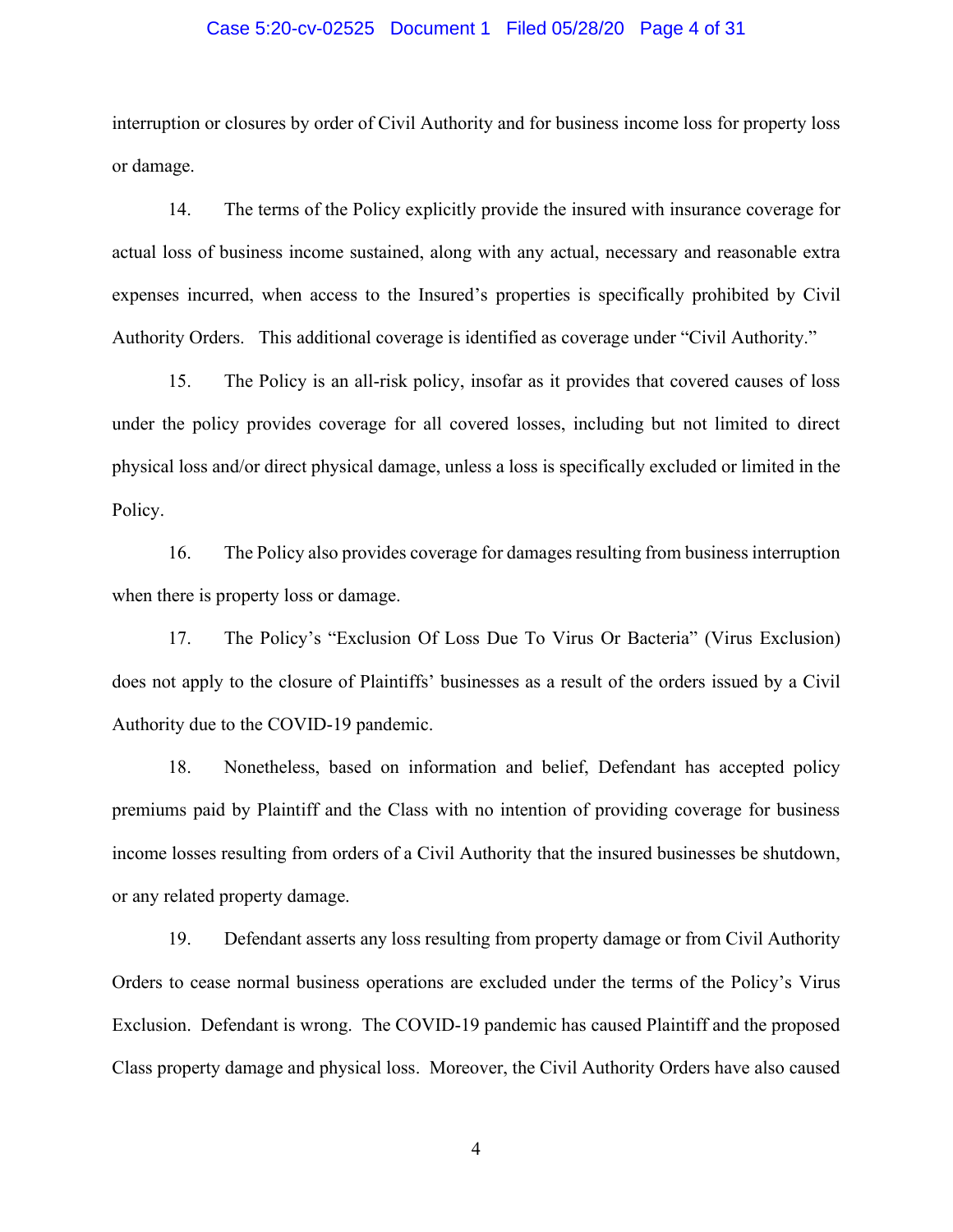#### Case 5:20-cv-02525 Document 1 Filed 05/28/20 Page 5 of 31

Plaintiff and the proposed Class to suffer compensable property damage and business losses. Further, and as a result, the Policy's Virus Exclusion clause does not apply to the COVID-19 pandemic.

#### **II. The COVID-19 Pandemic**

20. The scientific community, and those personally affected by the virus, recognize COVID-19 as a cause of real physical loss and damage. It is clear that contamination of the Insured Properties would be a direct physical loss requiring remediation to clean the surfaces of the dental practice.

21. On information and belief, the virus that causes COVID-19 remains stable and transmittable: in airborne aerosols for up to three hours; on copper for up to four hours; on cardboard for up to 24 hours; and on plastic and stainless steel for up to two to three days. *See* <https://www.nih.gov/news-events/news-releases/new-coronavirus-stable-hours-surfaces> (last visited April 9, 2020).

22. The CDC has issued a guidance recommending that gatherings of more than 10 people must not occur. People in congregate environments, which are places where people live, eat, and sleep in close proximity, face increased danger of contracting COVID-19.

23. The global Coronavirus pandemic is exacerbated by the fact that the deadly virus physically infects and stays on surfaces of objects or materials, "fomites," for up to twenty-eight (28) days.

24. China, Italy, France, and Spain have implemented procedures requiring the cleaning and disinfection of public areas prior to allowing them to re-open publicly due to COVID-19 contamination.

#### **III. Civil Authority**

#### A. Pennsylvania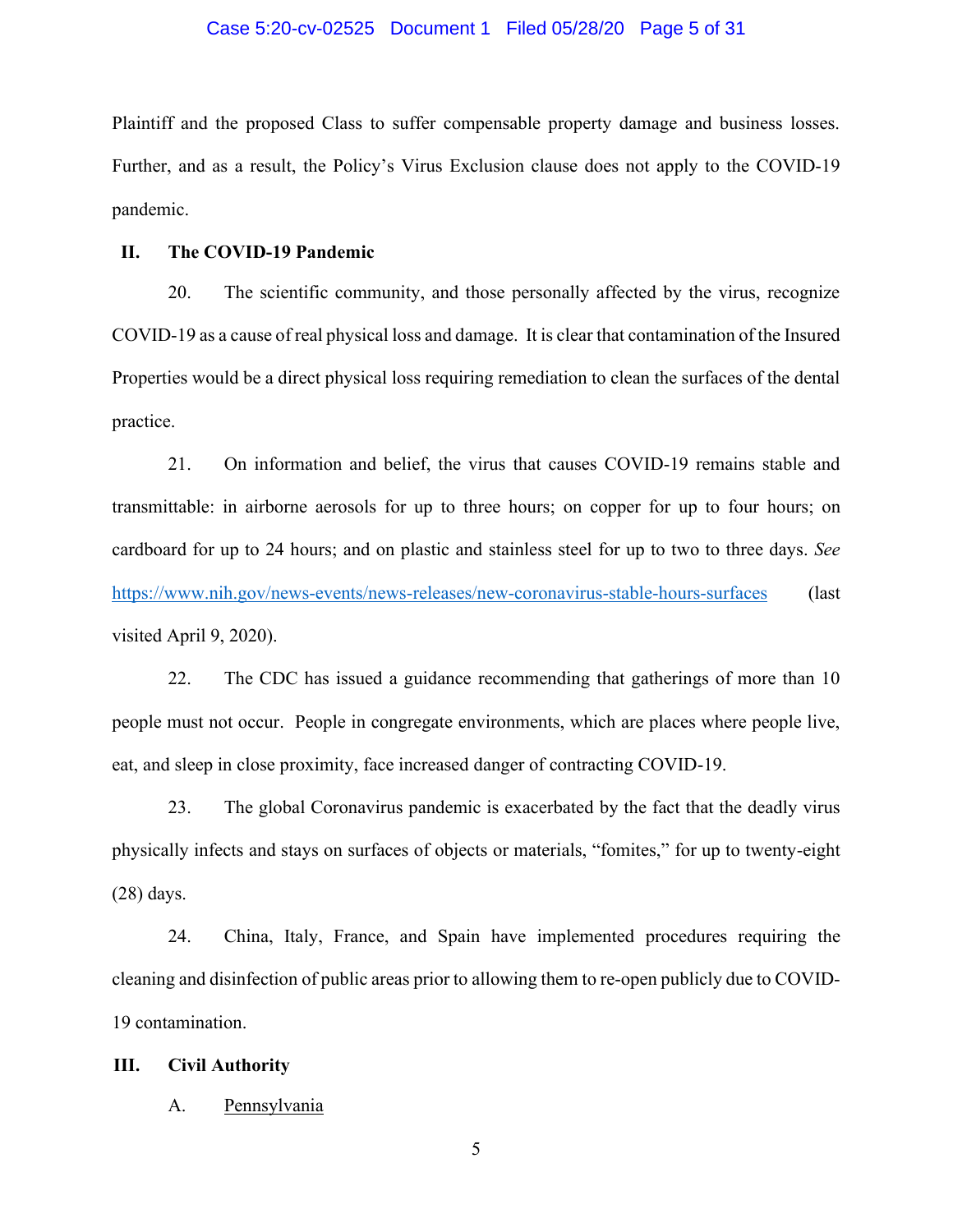#### Case 5:20-cv-02525 Document 1 Filed 05/28/20 Page 6 of 31

25. On March 6, 2020, Pennsylvania Governor Tom Wolf issued a Proclamation of Disaster Emergency, the first formal recognition of an emergency situation in the Commonwealth as a result of COVID-19. *See* Exhibit 3.

26. On March 19, 2020 Governor Wolf issued an Order requiring all non-lifesustaining businesses in Commonwealth to cease operations and close all physical locations. Businesses that were permitted to remain open were required to follow "social distancing practices and other mitigation measures defined by the Centers for Disease Control." *See* Exhibit 4; [https://www.scribd.com/document/452416027/20200319-TWW-COVID-19-Business-Closure-](https://www.scribd.com/document/452416027/20200319-TWW-COVID-19-Business-Closure-Order)[Order](https://www.scribd.com/document/452416027/20200319-TWW-COVID-19-Business-Closure-Order) (last visited April 7, 2019).

27. On March 23, 2020, Governor Wolf issued a Stay-at-Home Order for residents of Philadelphia, Allegheny, Bucks, Chester, Delaware, Monroe, and Montgomery Counties. *See*  Exhibit 5. On that same date, the Pennsylvania Department of Health issued a similar Order, noting that "operation of non-life-sustaining businesses present the opportunity for unnecessary gatherings, personal contact and interaction that will increase the risk of transmission and the risk of community spread of COVID–19." *See* Exhibit 6.

28. On April 1, 2020, Governor Wolf extended the March 23, 2020 Stay at Home Order to the entire Commonwealth of Pennsylvania. *See* Exhibit 7.

29. The Pennsylvania Supreme Court recently clarified the Governor's Orders and supported Plaintiff's position that physical loss and damage exists resulting in coverage here. *See Friends of DeVito, et. al v. Wolf*, No. 68 MM 2020 (Pa. April 13, 2020).

30. Governor Wolf and Pennsylvania Secretary of Health have now extended the statewide stay-at-home orders through Friday, May 8, 2020.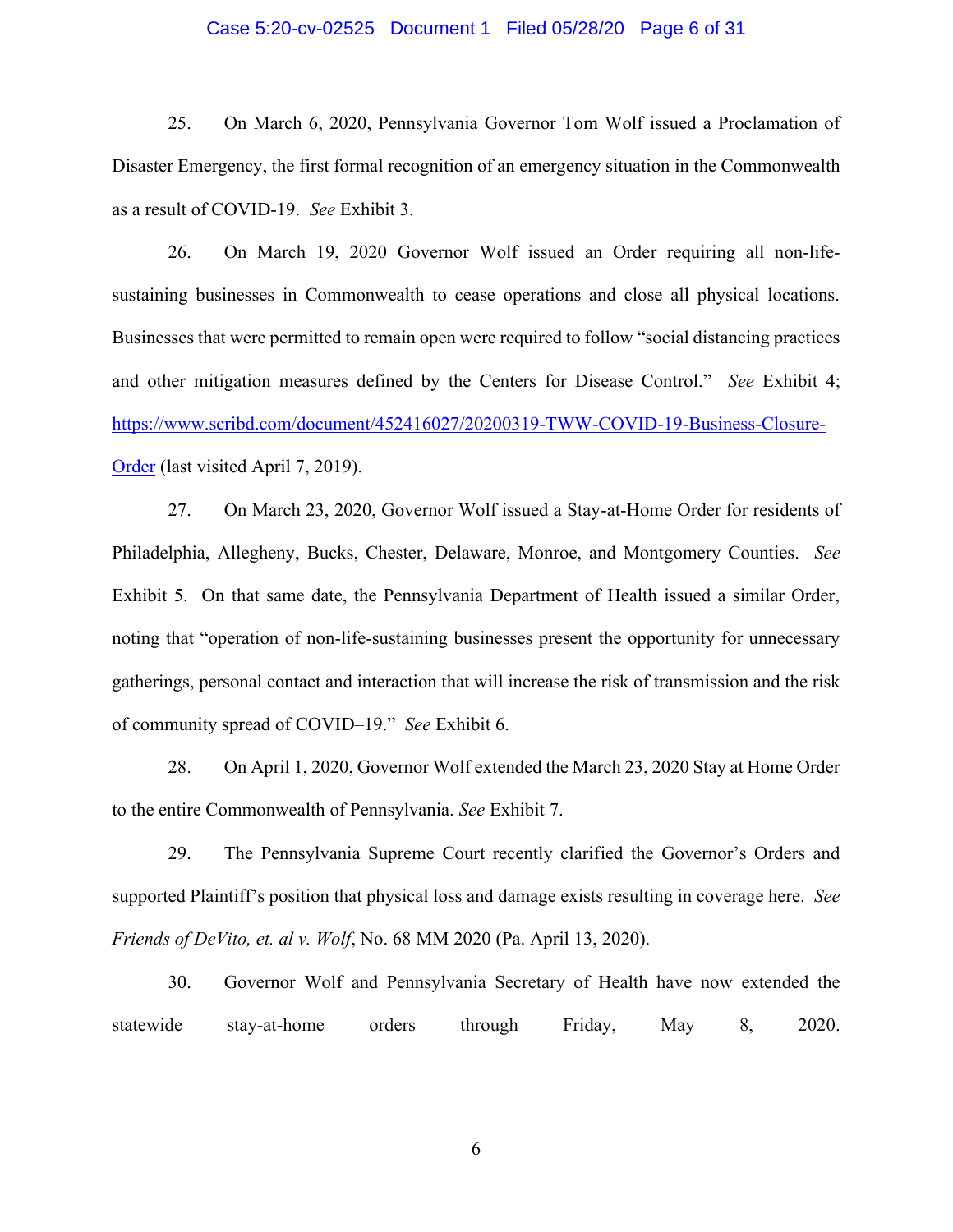# Case 5:20-cv-02525 Document 1 Filed 05/28/20 Page 7 of 31

[https://www.governor.pa.gov/newsroom/gov-wolf-sec-of-health-extend-statewide-stay-at-home](https://www.governor.pa.gov/newsroom/gov-wolf-sec-of-health-extend-statewide-stay-at-home-order-until-may-8/)[order-until-may-8/](https://www.governor.pa.gov/newsroom/gov-wolf-sec-of-health-extend-statewide-stay-at-home-order-until-may-8/) (last visited April 22, 2020).

- B. Other States
- 31. The shut-down Civil Authority Orders issued by Pennsylvania authorities covering

Pennsylvania non-essential businesses are similar to Civil Authority Orders that have been issued nationwide by state and local civil authorities. *See* [https://www.wsj.com/articles/a-state-by-state](https://www.wsj.com/articles/a-state-by-state-guide-to-coronavirus-lockdowns-11584749351)[guide-to-coronavirus-lockdowns-11584749351.](https://www.wsj.com/articles/a-state-by-state-guide-to-coronavirus-lockdowns-11584749351)

- *1. Alabama*
	- **Travel outside home:** Only for essential needs/work.
	- **Gatherings:** 10-person limit.
	- **Businesses:** Nonessential businesses are closed to the public, including entertainment venues, fitness centers, salons, nail parlors and certain retailers.
	- **Quarantines:** No statewide directive.
	- **Bars/restaurants:** Dine-out only.
	- **Beaches/parks:** Beaches closed.
- *2. Alaska*
	- **Travel outside home:** Only for essential needs/work.
	- **Gatherings:** 10-person limit.
	- **Businesses:** Nonessential businesses are limited to minimum operations or remote work.
	- **Quarantines:** Travelers from out of state must self-quarantine for 14 days.
	- **Bars/restaurants:** Dine-out only.
	- **Beaches/parks:** Unless locally restricted, open with social distancing.
- *3. Arizona*
	- **Travel outside home:** Only for essential needs/work.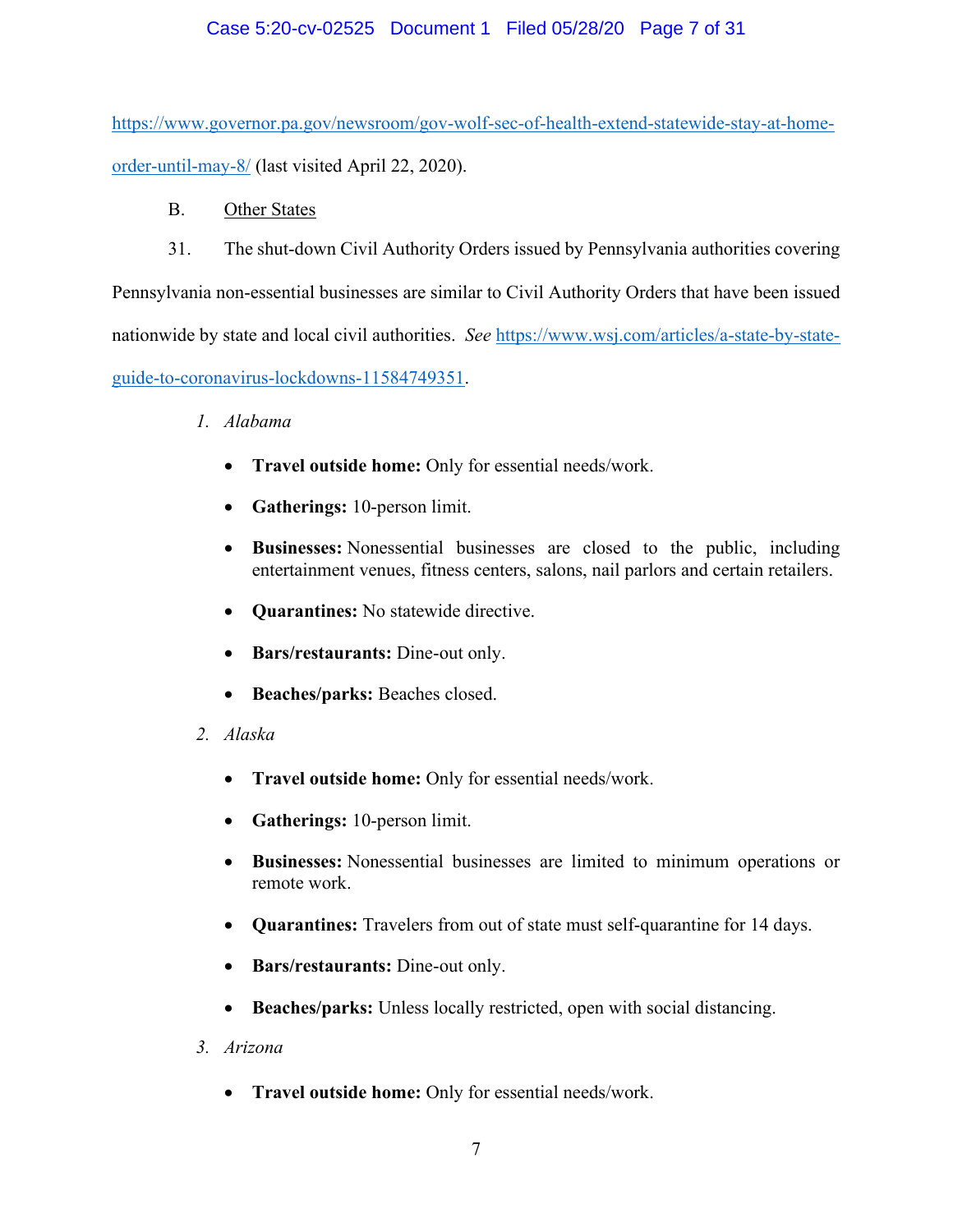- **Gatherings:** All mass gatherings of 10 or more people must be canceled or postponed.
- **Businesses:** Nonessential businesses are limited to minimum operations or remote work.
- **Quarantines:** No statewide directive.
- **Bars/restaurants:** Dine-out only.
- **Beaches/parks:** Unless locally restricted, open with social distancing.
- *4. Arkansas*
	- **Travel outside home:** The governor has not issued a stay-at-home order.
	- **Gatherings:** 10-person limit; does not apply to unenclosed outdoor spaces or places of worship.
	- **Businesses:** Gym and entertainment venues are closed. Hotels, motels and vacation rentals are restricted to authorized guests.
	- **Quarantines:** No statewide directive.
	- **Bars/restaurants:** Dine-out only.
	- **Beaches/parks:** State parks remain operational during the daytime.
- *5. California*
	- **Travel outside home:** Only for essential needs/work.
	- **Gatherings:** Gatherings in a single room or place are prohibited. Visitation to hospitals, nursing homes and other residential care facilities is restricted.
	- **Businesses:** Nonessential businesses are closed.
	- **Quarantines:** No statewide directive.
	- **Bars/restaurants:** Dine-out only.
	- **Beaches/parks:** Some parks are fully closed. Local jurisdictions have closed some beaches.
- *6. Colorado*
	- **Travel outside home:** Only for essential needs/work.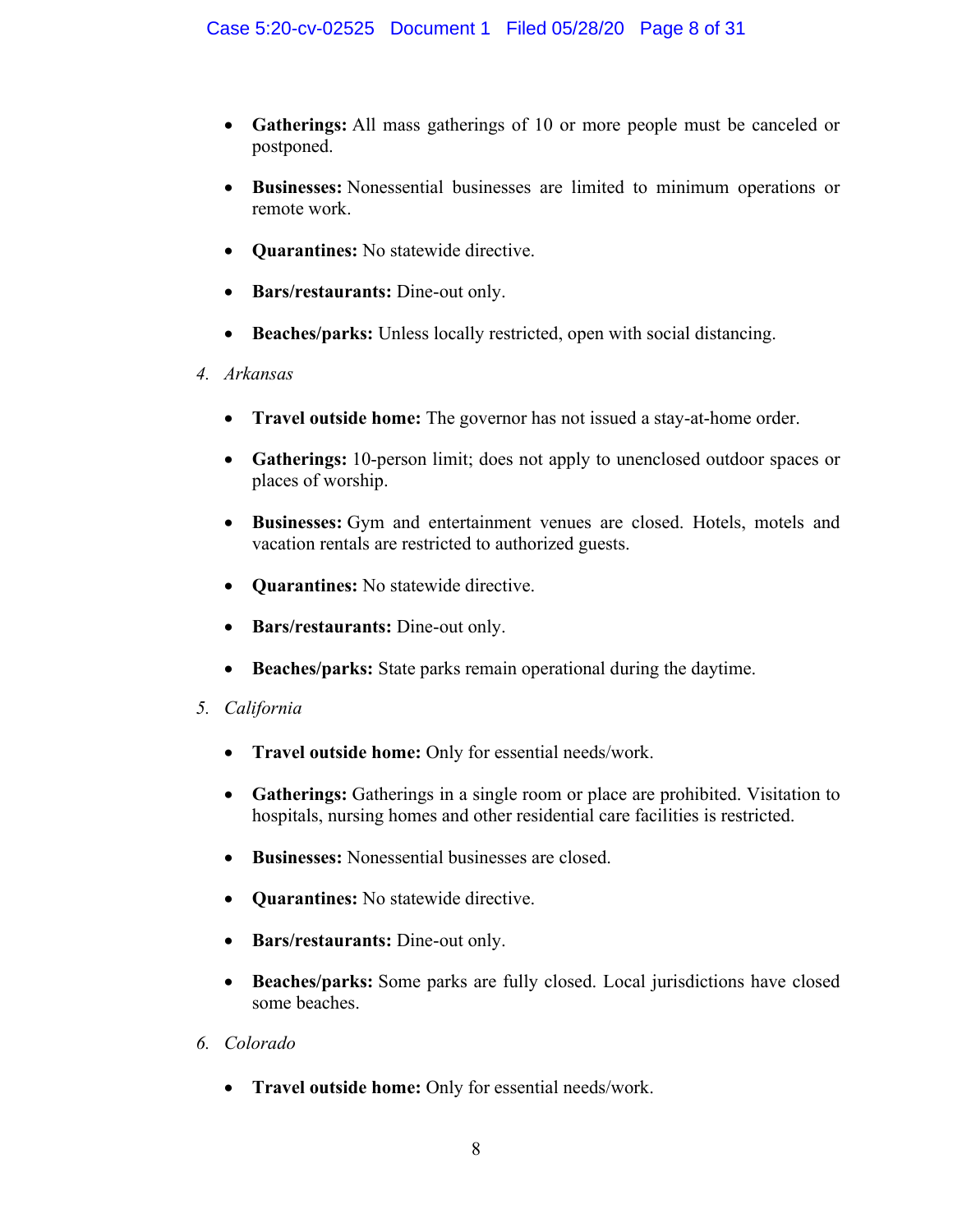- **Gatherings:** Public and private gatherings of any number are prohibited with limited exceptions.
- **Businesses:** Nonessential businesses are limited to minimum operations or remote work.
- **Quarantines:** No statewide directive.
- **Bars/restaurants:** Dine-out only.
- **Beaches/parks:** State parks remain open, but playgrounds, picnic areas and campgrounds are closed.
- *7. Connecticut*
	- **Travel outside home:** Only for essential needs/work.
	- **Gatherings:** Five-person limit for social and recreational gatherings; 50-person limit for religious services.
	- **Businesses:** Nonessential businesses must suspend all in-person operations.
	- **Quarantines:** No statewide directive. Out-of-state visitors are strongly urged to self-quarantine.
	- **Bars/restaurants:** Dine-out only.
	- **Beaches/parks:** Trails and grounds of state parks and forests are open with social distancing.
- *8. Delaware*
	- **Travel outside home:** Only for essential needs/work.
	- **Gatherings:** 10-person limit.
	- **Businesses:** Nonessential businesses are limited to minimum operations or remote work.
	- **Quarantines:** Visitors from out of state who are not just passing through must self-quarantine for 14 days.
	- **Bars/restaurants:** Dine-out only.
	- **Beaches/parks:** Beaches are closed except for exercise or dog walking. State parks remain open with restricted activity.
- *9. Florida*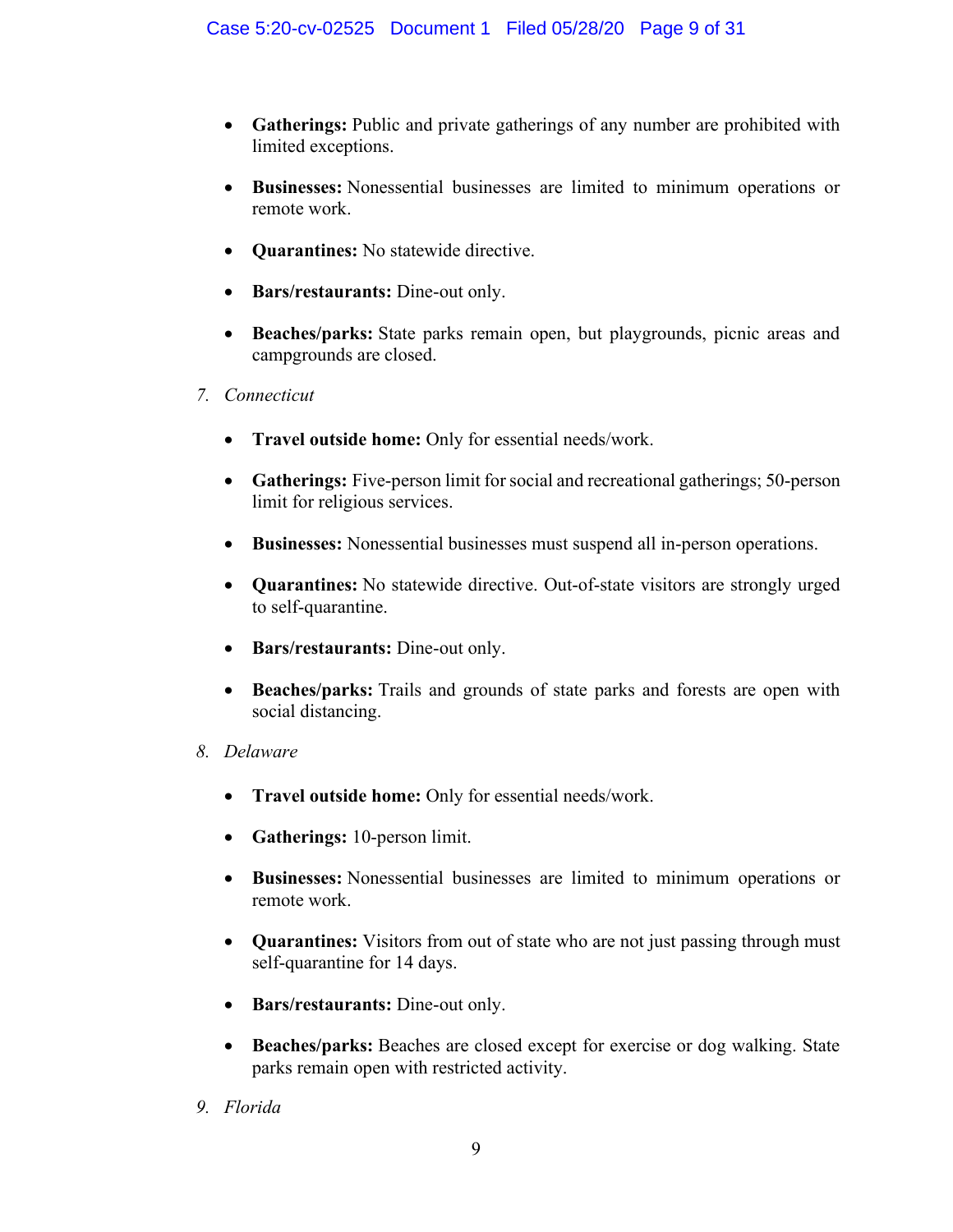- **Travel outside home:** Senior citizens and those with significant medical conditions may not leave home unless for essential needs or to go to an essential job.
- **Gatherings:** No social gatherings in a public space with religious exemptions.
- **Businesses:** Nonessential services are closed to the public. Gun stores remain open.
- **Quarantines:** Visitors from outbreak hot spots, such as the New York tri-state area, must self-quarantine for 14 days.
- **Bars/restaurants:** Dine-out only.
- **Beaches/parks:** Florida state parks are closed. Most beaches are closed.

#### *10. Georgia*

- **Travel outside home:** Mandated social distancing and recommended maskwearing outside. Older and at-risk residents can leave only for essential needs/work with limited visitors.
- **Gatherings:** 10-person limit, not applying to incidental or transitory groups of people going by each other.
- **Businesses:** Nonessential businesses and other entities may not permit gatherings at their premises.
- **Quarantines:** No statewide directive.
- **Bars/restaurants:** Dine-in allowed with capacity limits, sanitation requirements and dozens of other precautionary measures.
- **Beaches/parks:** Open, with social distancing.

# *11. Hawaii*

- **Travel outside home:** Only for essential needs/work.
- **Gatherings:** 10-person limit.
- **Businesses:** Nonessential businesses are limited to minimum operations or remote work. Essential services must implement separate operating hours for high-risk populations.
- **Quarantines:** Travelers from out of state must self-quarantine for 14 days.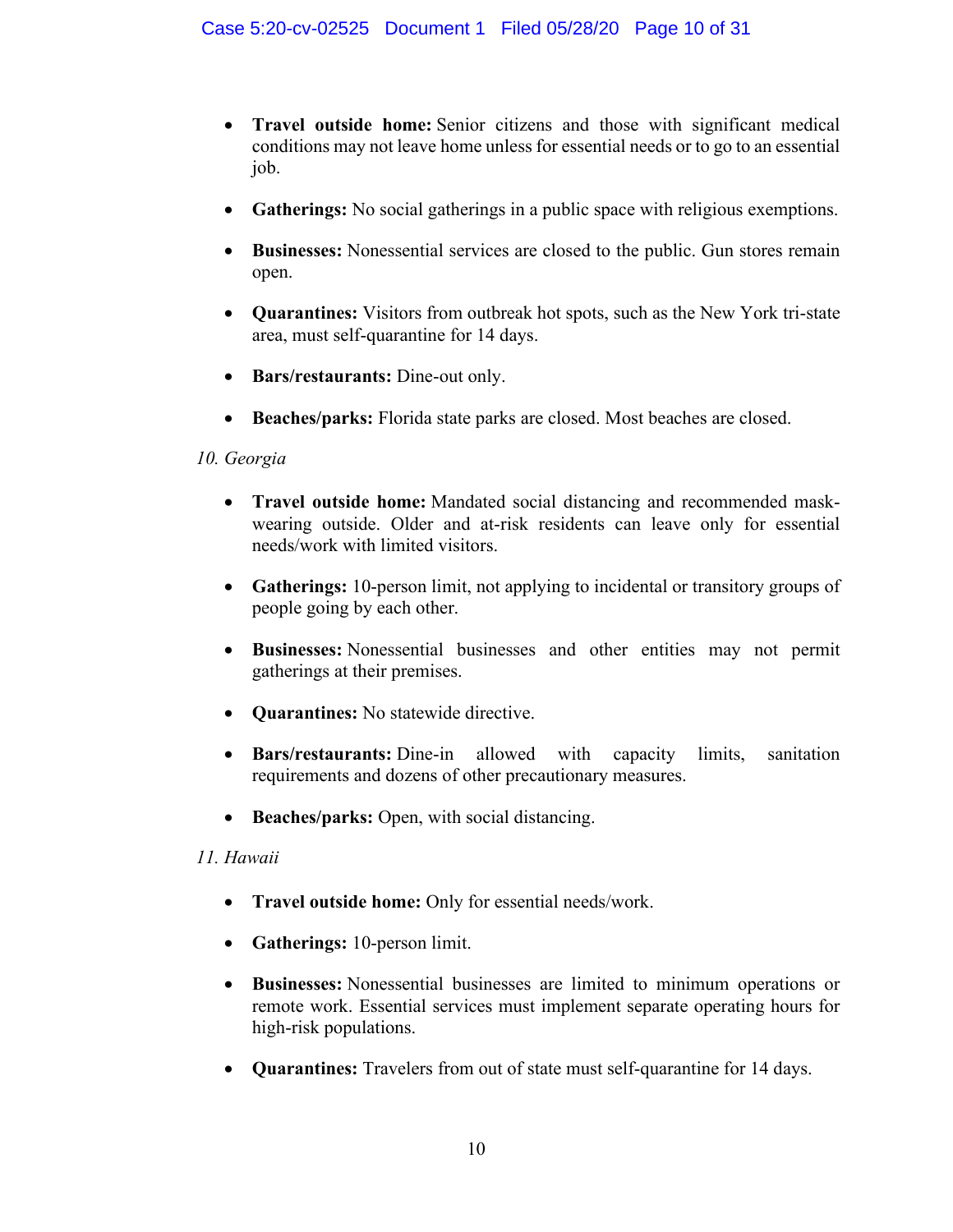- **Bars/restaurants:** Dine-out only.
- **Beaches/parks:** Most state parks and public beaches are closed. All camping and lodging at parks is suspended.

#### *12. Idaho*

- **Travel outside home:** Only for essential needs/work.
- **Gatherings:** Nonessential gatherings are prohibited. Visits to hospitals, nursing homes and residential-care facilities are restricted.
- **Businesses:** Nonessential businesses are limited to minimum operations or remote work. Drive-in theaters and churches are permitted.
- **Quarantines:** Persons entering the state of Idaho are required to self-quarantine for 14 days.
- **Bars/restaurants:** Dine-out only.
- **Beaches/parks:** No camping in state parks.

#### *13. Illinois*

- **Travel outside home:** Only for essential needs/work.
- **Gatherings:** 10-person limit.
- **Businesses:** Nonessential businesses are limited to minimum operations or remote work.
- **Quarantines:** No statewide directive.
- **Bars/restaurants:** Dine-out only.
- **Beaches/parks:** State parks, fish and wildlife areas, recreational areas and historic sites are closed.

#### *14. Indiana*

- **Travel outside home:** Only for essential needs/work.
- **Gatherings:** 10-person limit.
- **Businesses:** Nonessential businesses are limited to minimum operations or remote work.
- **Quarantines:** No statewide directive.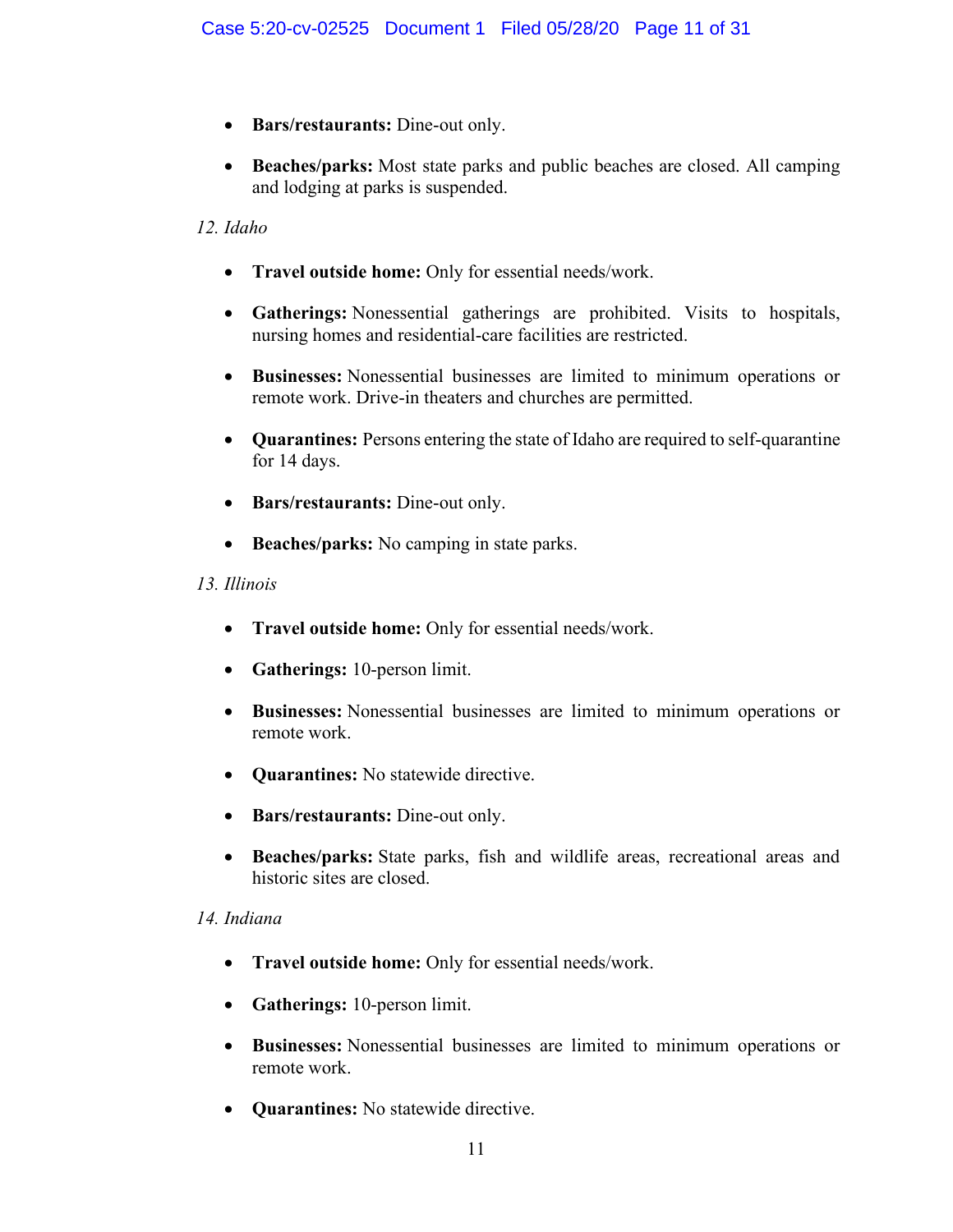- **Bars/restaurants:** Dine-out only.
- **Beaches/parks:** Hiking, biking, fishing, boating, birding, hunting and camping are allowed with social distancing.

# *15. Iowa*

- **Travel outside home:** The governor has not issued a stay-at-home order.
- **Gatherings:** Limited to 10 people.
- **Businesses:** Nonessential retail businesses are closed.
- **Quarantines:** No statewide directive.
- **Bars/restaurants:** Dine-out only.
- **Beaches/parks:** Parks remain open. Campgrounds are closed.

#### *16. Kansas*

- **Travel outside home:** Only for essential needs/work.
- **Gatherings:** 10-person limit, exempting funerals and religious services with social distancing.
- **Businesses:** Residents may not leave home to patronize nonessential businesses, such as hair salons.
- **Quarantines:** Kansas residents who traveled to California, Florida, New York or Washington state after March 14—or visited Illinois or New Jersey after March 22—must self-quarantine for 14 days. The same applies to anybody who had close contact with a Covid-19 patient.
- **Bars/restaurants:** Dine-out or curbside service only.
- **Beaches/parks:** Most parks are open.

# *17. Kentucky*

- **Travel outside home:** Travel outside the state is restricted to essential needs/work.
- **Gatherings:** Mass gatherings prohibited; smaller gatherings are allowed with social distancing.
- **Businesses:** Nonessential retail must close.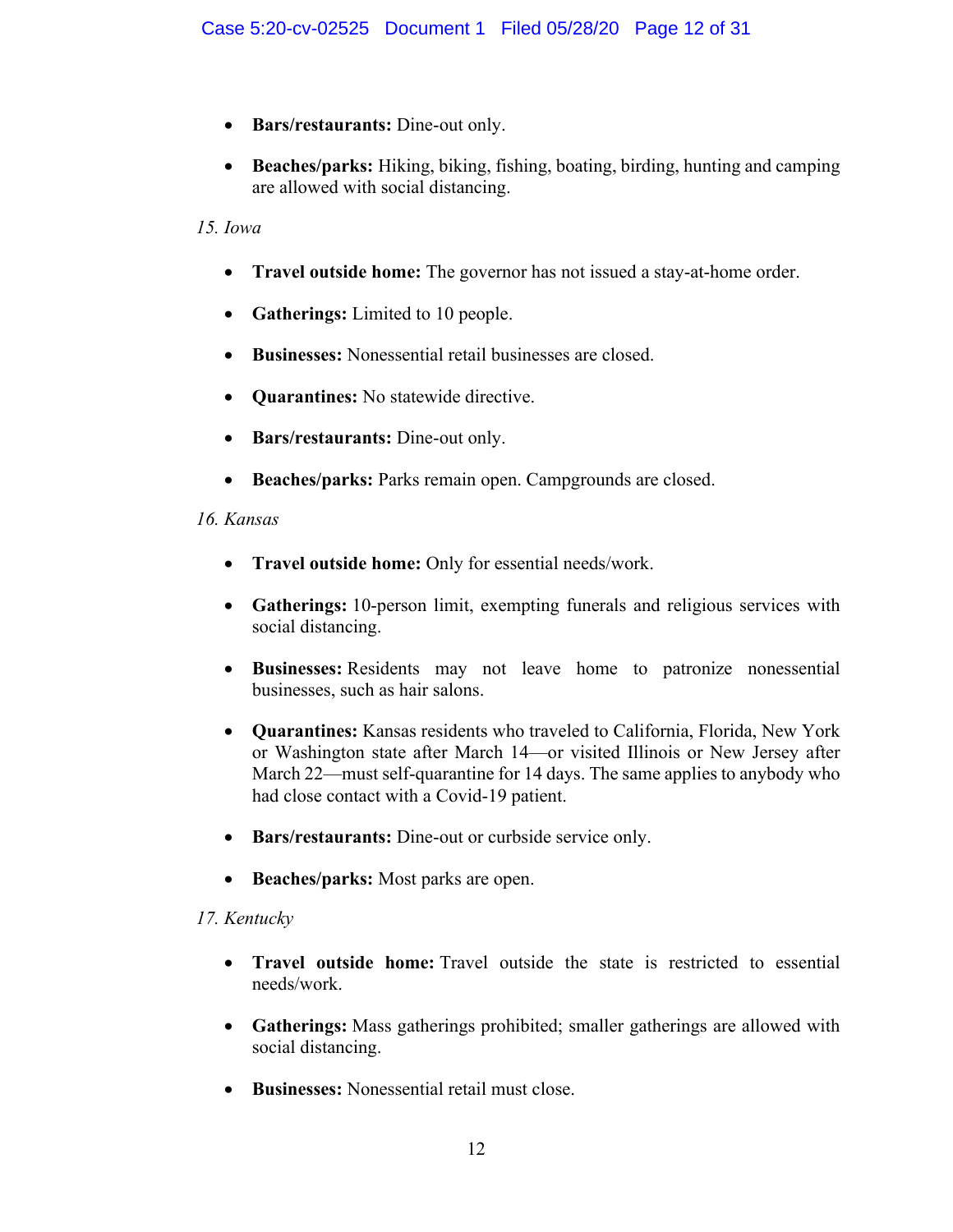- **Quarantines:** Anybody coming in from out of state—including residents must self-quarantine for 14 days upon return.
- **Bars/restaurants:** Dine-out only.
- **Beaches/parks:** State parks closed for overnight stays.

#### *18. Louisiana*

- **Travel outside home:** Only for essential needs/work.
- **Gatherings:** 10-person limit.
- **Businesses:** Nonessential businesses are limited to minimum operations or remote work.
- **Quarantines:** No statewide directive.
- **Bars/restaurants:** Dine-out only.
- **Beaches/parks:** Some state parks are open for fishing, hiking and biking during the day.

#### *19. Maine*

- **Travel outside home:** Only for essential needs/work. No use of public transportation unless absolutely necessary. .
- **Gatherings:** 10-person limit.
- **Businesses:** Nonessential businesses are limited to minimum operations or remote work.
- **Quarantines:** Travelers arriving in Maine, regardless of their state of residency, must self-quarantine for 14 days.
- **Bars/restaurants:** Dine-out only.
- **Beaches/parks:** Numerous parks and beaches closed.

# *20. Maryland*

- **Travel outside home:** Only for essential needs/work.
- **Gatherings:** 10-person limit.
- **Businesses:** Nonessential businesses are limited to minimum operations or remote work. Senior-citizen activities centers are closed.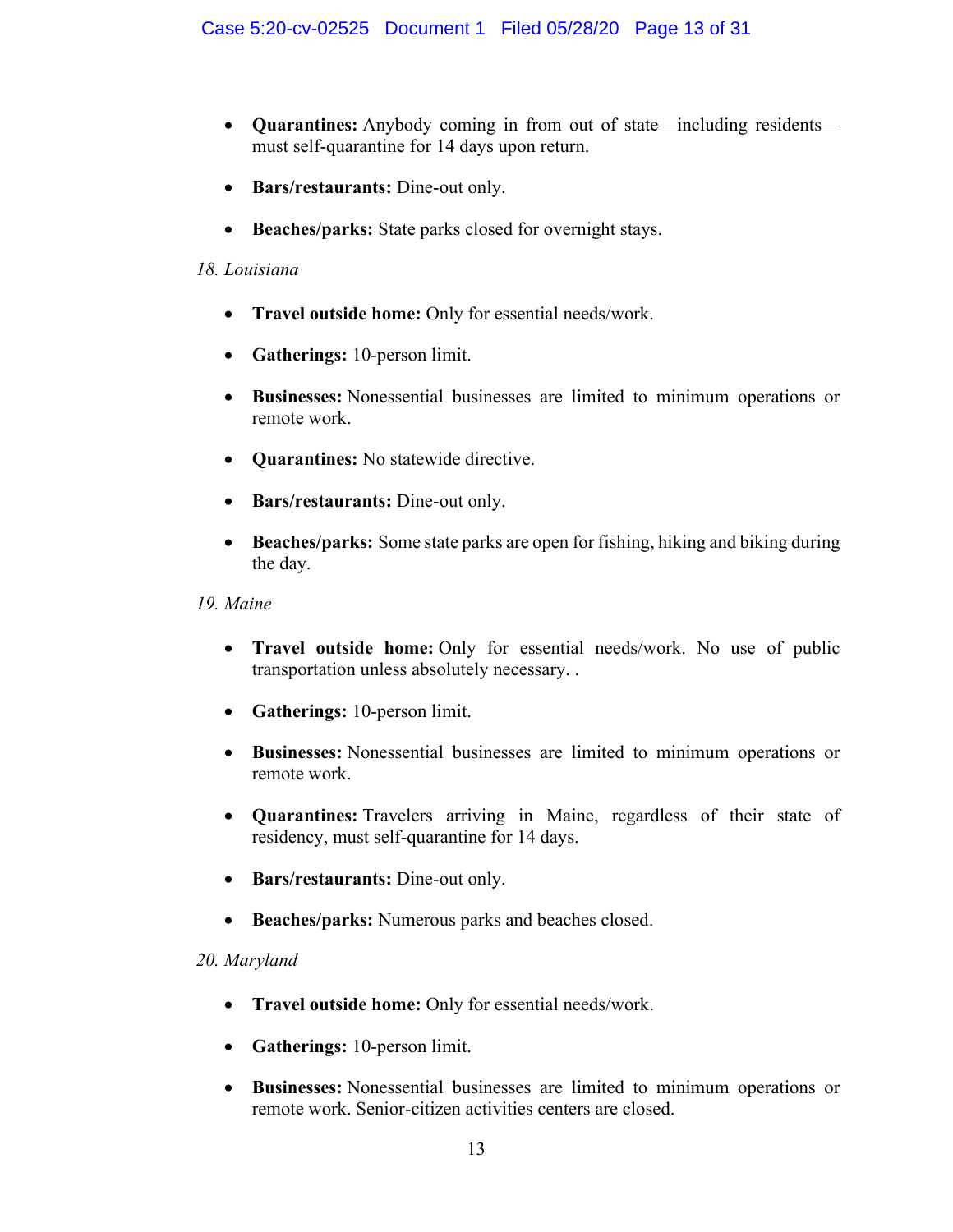- **Quarantines:** People traveling into Maryland from anywhere outside Maryland are required to self-quarantine for 14 days with limited exceptions. (Guidance)
- **Bars/restaurants:** Dine-out only.
- **Beaches/parks:** State park beaches are closed. Some parks remain open.

# *21. Massachusetts*

- **Travel outside home:** People and especially older adults are strongly advised to stay home as much as possible. (Advisory)
- **Gatherings:** 10-person limit. Applies to confined spaces, not parks and other outdoor spaces.
- **Businesses:** Nonessential businesses must close their physical workplaces and facilities to workers and customers. Groceries must reserve an hour in the morning for older customers.
- **Quarantines:** Arriving travelers from out of state are instructed to selfquarantine for 14 days.
- **Bars/restaurants:** Dine-out only.
- **Beaches/parks:** No congregating on coastal beaches. State parks are open and campgrounds closed.
- **Bars/restaurants:** Dine-out only.
- **Beaches/parks:** State parks are open, but campgrounds, overnight lodging facilities and shelters are closed.

# *22. Minnesota*

- **Travel outside home:** Only for essential needs/work.
- **Gatherings:** No statewide directive.
- **Businesses:** Entertainment and performance venues are closed.
- **Quarantines:** No statewide directive.
- **Bars/restaurants:** Dine-out only.
- **Beaches/parks:** Wildlife management areas, state forests and state parks remain open. Campgrounds are closed.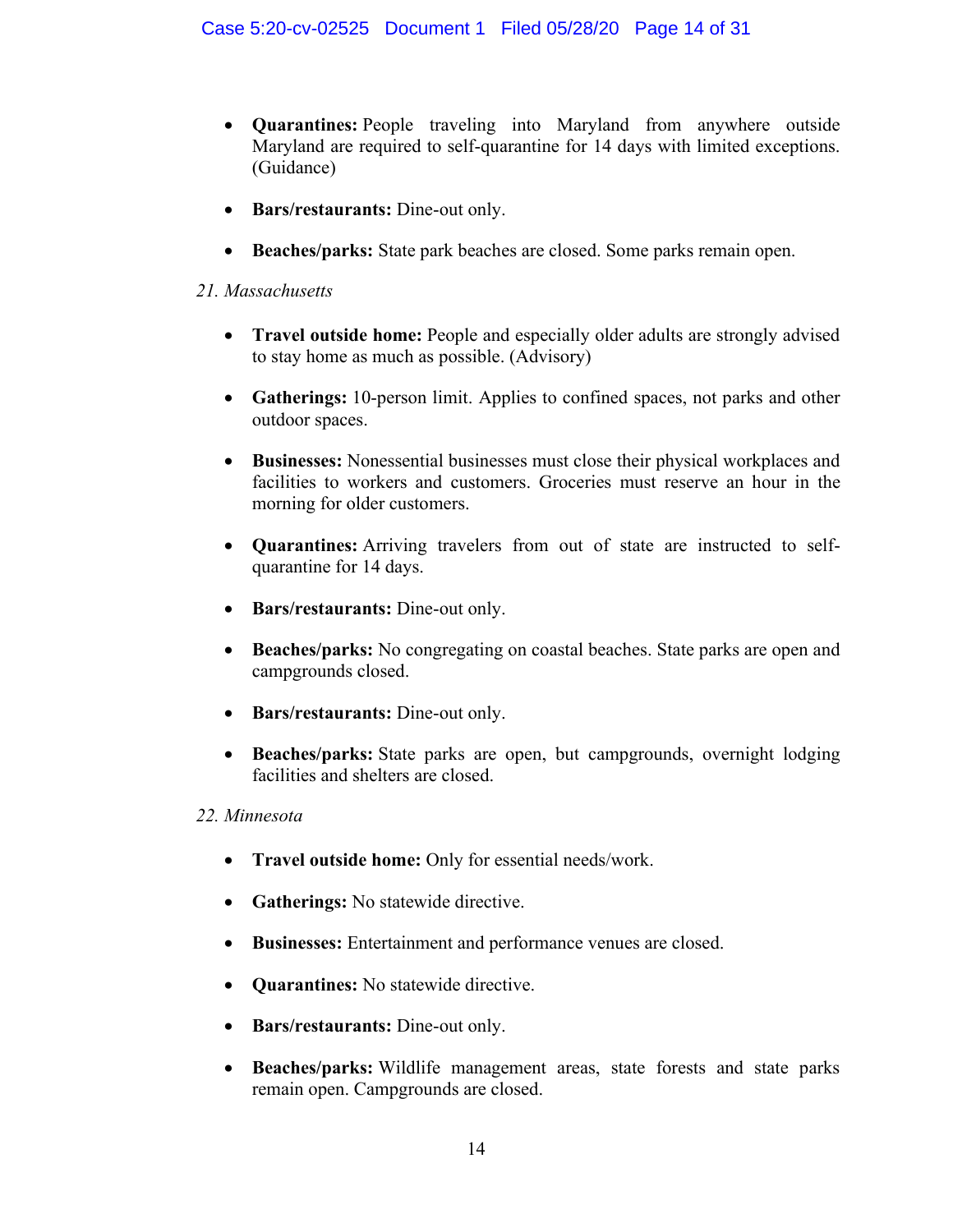# *23. Mississippi*

- **Travel outside home:** Only for essential needs/work.
- **Gatherings:** 10-person limit.
- **Businesses:** Nonessential businesses are limited to minimum operations or remote work.
- **Quarantines:** No statewide directive.
- **Bars/restaurants:** Dine-out only.
- **Beaches/parks:** State parks are open for fishing. Beaches can re-open with social distancing.

# *24. Missouri*

- **Travel outside home:**
- **Gatherings:** 10-person limit.
- **Businesses:** Nonessential businesses must enforce social distancing. Essential retailers must limit occupancy.
- **Quarantines:** No statewide directive.
- **Bars/restaurants:** Dine-out only.
- **Beaches/parks:** State parks and trails are open during the day.

# *25. Montana*

- **Travel outside home:** Only for essential needs/work.
- **Gatherings:** Nonessential social and recreational gatherings are prohibited, if social distancing ca not be maintained.
- **Businesses:** Nonessential businesses are limited to minimum operations or remote work.
- **Quarantines:** Nonwork travelers from out of state must self-quarantine for 14 days.
- **Bars/restaurants:** Dine-out only.
- **Beaches/parks:** Open with social distancing.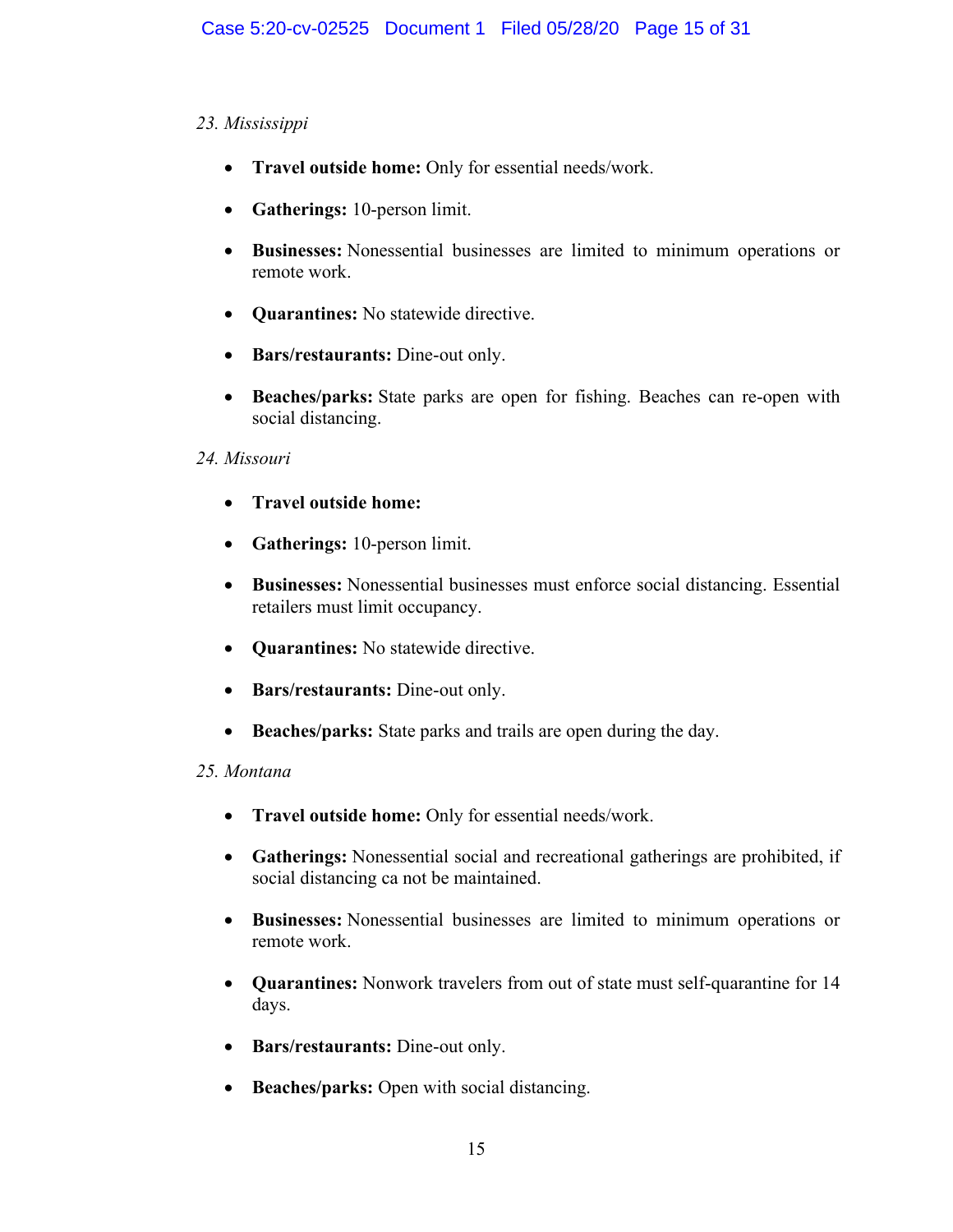# *26. Nebraska*

- **Travel outside home:** The governor has not issued a stay-at-home order.
- **Gatherings:** 10-person limit.
- **Businesses:** No statewide directive.
- **Quarantines:** No statewide travel quarantine. Mandatory quarantines required for Covid-19 patients and households.
- **Bars/restaurants:** Dine-out only.
- **Beaches/parks:** No overnight camping at state parks, state recreation areas and wildlife management areas.

# *27. Nevada*

- **Travel outside home:** Only for essential needs/work.
- **Gatherings:** People may not congregate in groups of 10 or more.
- **Businesses:** Recreational, entertainment and personal-care businesses are closed, including casinos.
- **Quarantines:** No statewide directive.
- **Bars/restaurants:** Dine-out only.
- **Beaches/parks:** State parks in the greater Las Vegas area, including Valley of Fire and Rye Patch are closed. Other state parks remain open for day-use only.

# *28. New Hampshire*

- **Travel outside home:** Only for essential needs/work.
- **Gatherings:** Nine-person limit.
- **Businesses:** Nonessential businesses are limited to minimum operations or remote work.
- **Quarantines:** No statewide directive.
- **Bars/restaurants:** Dine-out only
- **Beaches/parks:** Most park sites are open.

# *29. New Jersey*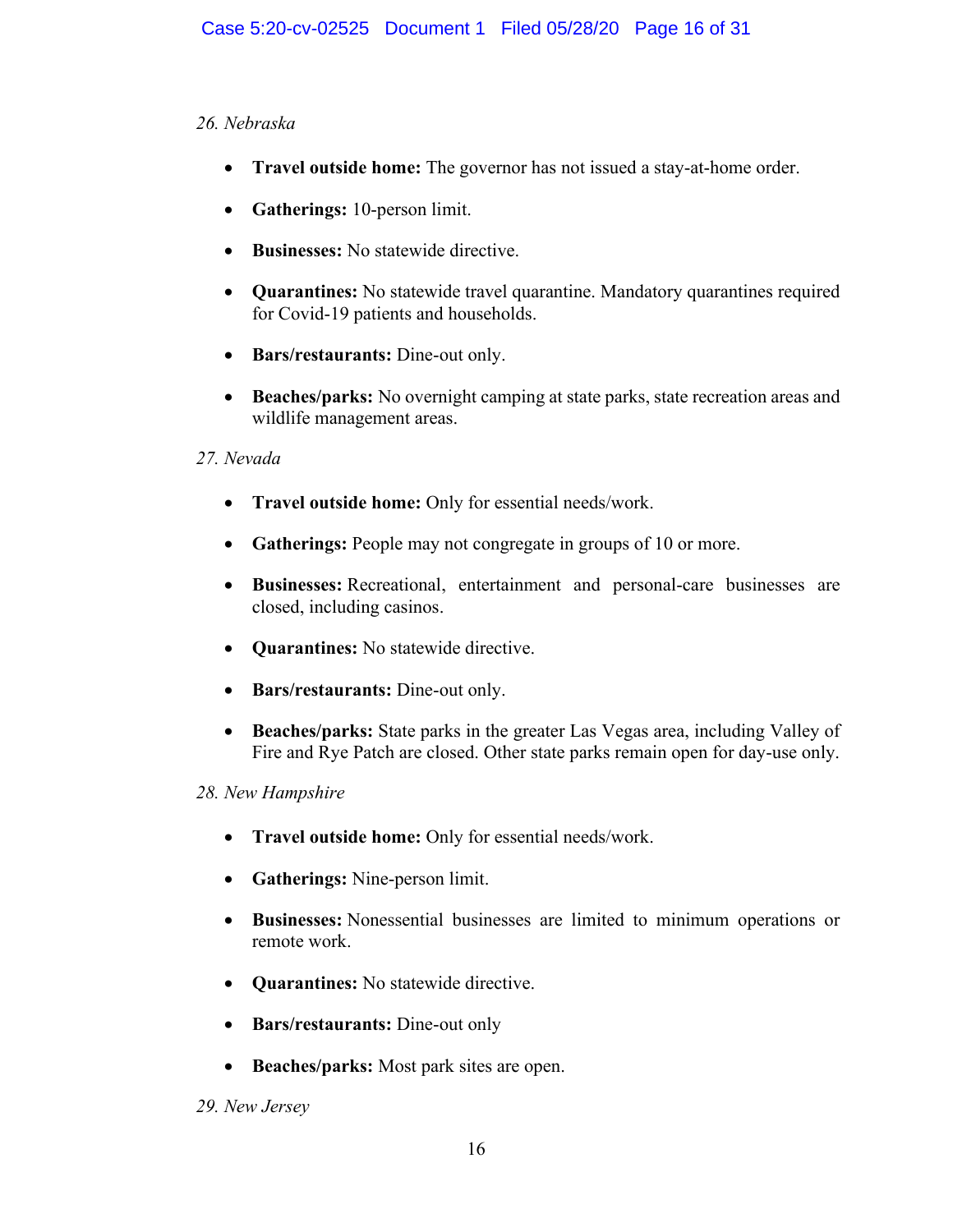- **Travel outside home:** Only for essential needs/work.
- **Gatherings:** 10-person limit.
- **Businesses:** Nonessential retail businesses must close bricks-and-mortar premises. Recreational and entertainment businesses are closed to the public.
- **Quarantines:** No statewide directive.
- **Bars/restaurants:** Dine-out only.
- **Beaches/parks:** Some local beach closures. All state parks and forests are closed to the public.

*30. New Mexico*

- **Travel outside home:** Only for essential needs/work.
- **Gatherings:** Five-person limit in a single room or connected space outside residence.
- **Businesses:** Nonessential businesses must suspend all in-person operations.
- **Quarantines:** Arriving air travelers must self-quarantine for two weeks.
- **Bars/restaurants:** Dine-out only.
- **Beaches/parks:** State parks are closed.

# *31. New York*

- **Travel outside home:** Only for essential needs/work. Individuals age 70 and older and those with compromised immune systems must stay home and limit home-visitation to immediate family members or close friends.
- **Gatherings:** Nonessential gatherings are prohibited.
- **Businesses:** Nonessential businesses limited to minimum operations or remote work. (Guidance)
- **Quarantines:** No mandatory quarantine for out-of-state travelers. Mandatory quarantines for people who have been in close contact with a Covid-19 patient.
- **Bars/restaurants:** Dine-out only.
- **Beaches/parks:** Social distancing at state parks.

# *32. North Carolina*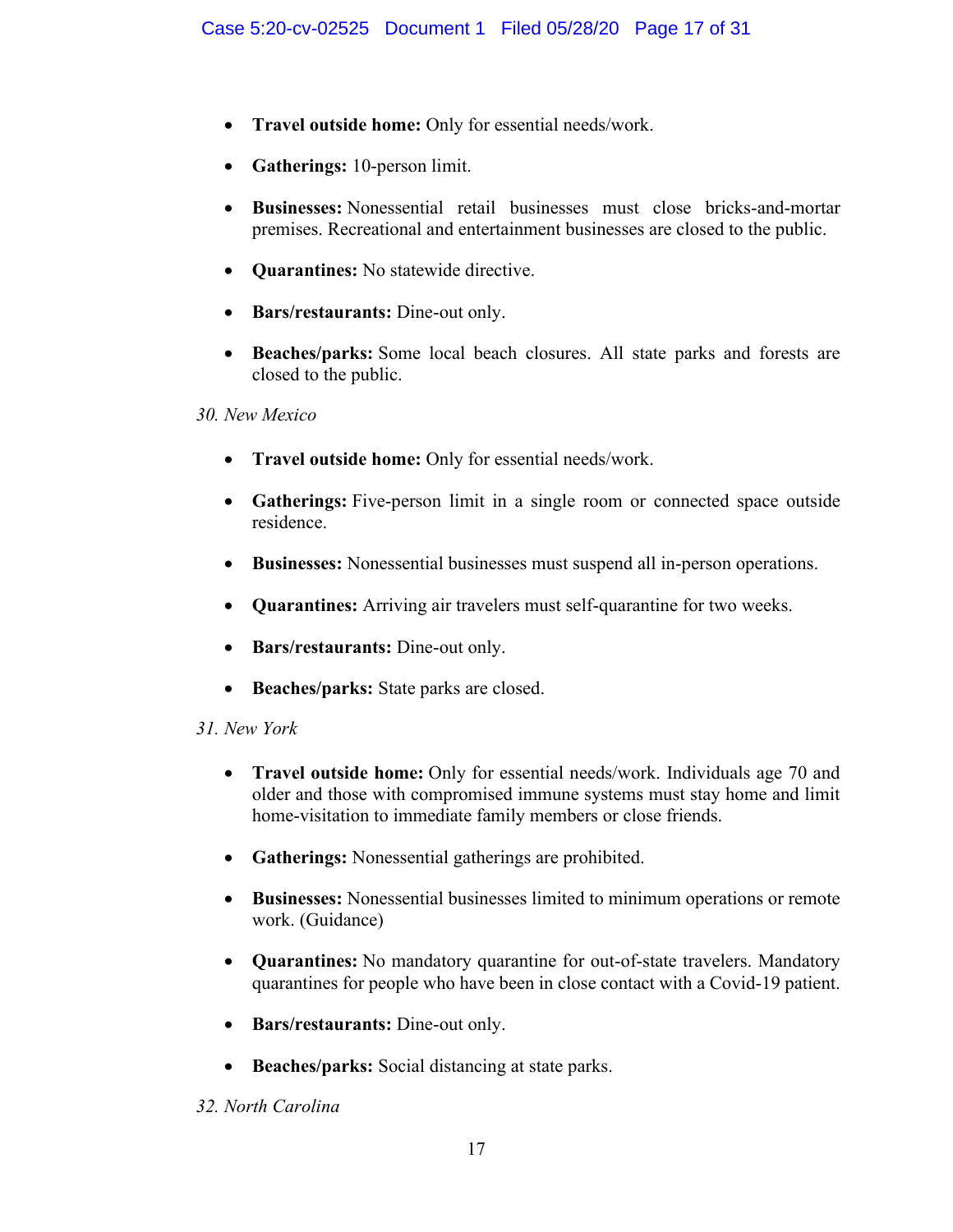- **Travel outside home:** Only for essential needs/work.
- **Gatherings:** 10-person limit.
- **Businesses:** Nonessential businesses are limited to minimum operations or remote work.
- **Quarantines:** No statewide directive.
- **Bars/restaurants:** Dine-out only.
- **Beaches/parks:** People may go to public parks and outdoor recreation areas unless locally restricted.

#### *33. North Dakota*

- **Travel outside home:** The governor has not issued a stay-at-home order.
- **Gatherings:** No statewide directive.
- **Businesses:** Personal-care services and recreational facilities are closed.
- **Quarantines:** Mandatory quarantine for residents returning from abroad or domestic travelers returning from a state with widespread community infection.
- **Bars/restaurants:** Dine-out only.
- **Beaches/parks:** State parks are open for day-use only.

# *34. Ohio*

- **Travel outside home:** Only for essential needs/work.
- **Gatherings:** 10-person limit.
- **Businesses:** Nonessential businesses and operations must cease all activities except minimum basic operations.
- **Quarantines:** Travelers arriving in Ohio should self-quarantine for 14 days with limited exceptions.
- **Bars/restaurants:** Dine-out only.
- **Beaches/parks:** Wildlife areas, forests and nature preserves remain open.

# *35. Oklahoma*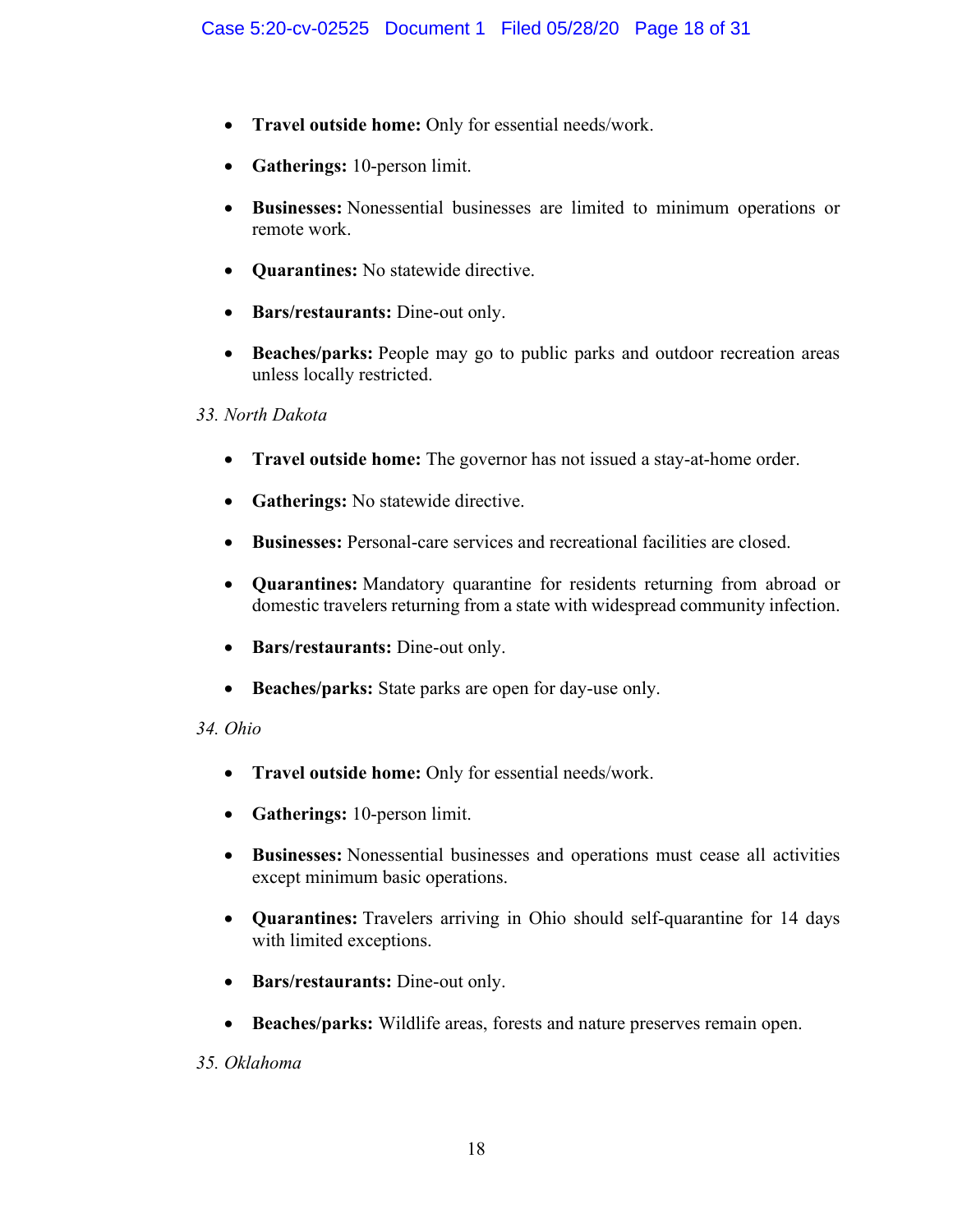- **Travel outside home:** Vulnerable individuals (older residents and those with underlying medical problems) are directed to stay home except when running essential errands or commuting to critical infrastructure jobs.
- **Gatherings:** 10-person limit. No visitors at nursing homes, retirement or longterm care facilities.
- **Businesses:** Nonessential businesses must suspend services.
- **Quarantines:** Arriving travelers from the New York tri-state area, California, Louisiana and Washington should self-quarantine for 14 days with limited exceptions.
- **Bars/restaurants:** Dine-out only.
- **Beaches/parks:** Hiking trails, picnic tables, fishing areas and boat ramps are available for outdoor recreation.

# *36. Oregon*

- **Travel outside home:** Only for essential needs/work.
- **Gatherings:** Gatherings over 25 people are canceled statewide. Oregonians are urged to avoid gatherings of 10 people.
- **Businesses:** Nonessential business closures.
- **Quarantines:** No statewide directive.
- **Bars/restaurants:** Dine-out only.
- **Beaches/parks:** No daytime or overnight visitors are permitted at any state park.

# *37. Pennsylvania*

- **Travel outside home:** Only for essential needs/work.
- **Gatherings:** Gatherings are generally prohibited.
- **Businesses:** Non-life-sustaining businesses must close or operate remotely.
- **Quarantines:** No statewide directive.
- **Bars/restaurants:** Dine-out only.
- **Beaches/parks:** Trails, lakes, roads and parking are limited to "passive and dispersed recreation."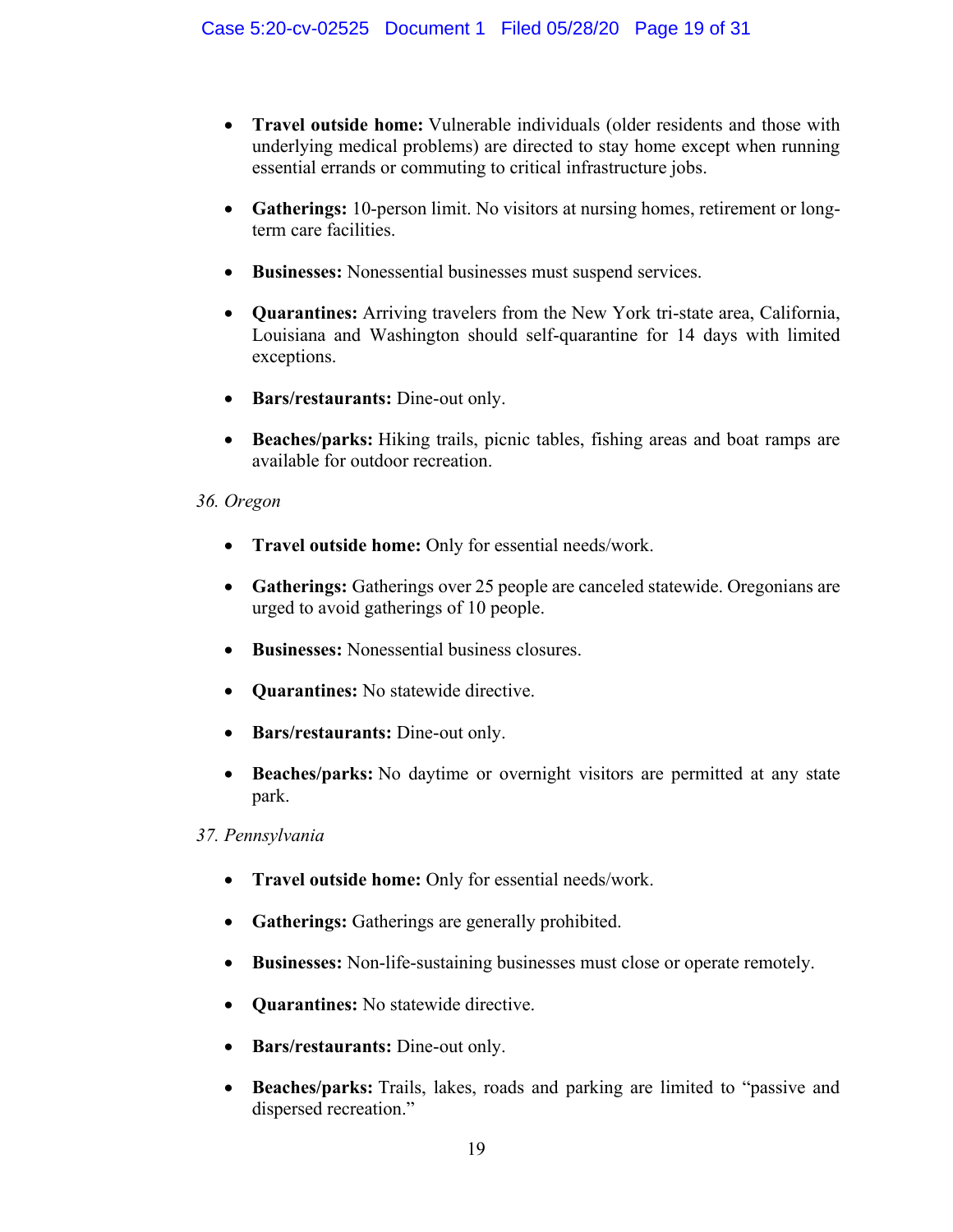#### *38. Rhode Island*

- **Travel outside home:** Only for essential needs/work.
- **Gatherings:** Five-person limit.
- **Businesses:** Noncritical retail businesses must cease operations.
- **Quarantines:** Mandatory two-week quarantine for out-of-state visitors.
- **Bars/restaurants:** Dine-out only.
- **Beaches/parks:** State beaches and parks are closed.

#### *39. South Carolina*

- **Travel outside home:** Only for essential needs/work.
- **Gatherings:** Gatherings of three or more are prohibited if deemed a threat to public health.
- **Businesses:** Nonessential businesses are limited to minimum operations or remote work.
- **Quarantines:** No statewide directive.
- **Bars/restaurants:** Dine-out only.
- **Beaches/parks:** Public beaches and access points to lakes, rivers and waterways are closed. Local restrictions on parks.

# *40. South Dakota*

- **Travel outside home:** The governor has not issued a stay-at-home order.
- **Gatherings:** Unnecessary gatherings of 10 or more prohibited.
- **Businesses:** No statewide directive.
- **Quarantines:** No statewide directive.
- **Bars/restaurants:** No statewide directive.
- **Beaches/parks:** No statewide directive.

# *41. Tennessee*

• **Travel outside home:** Only for essential needs/work.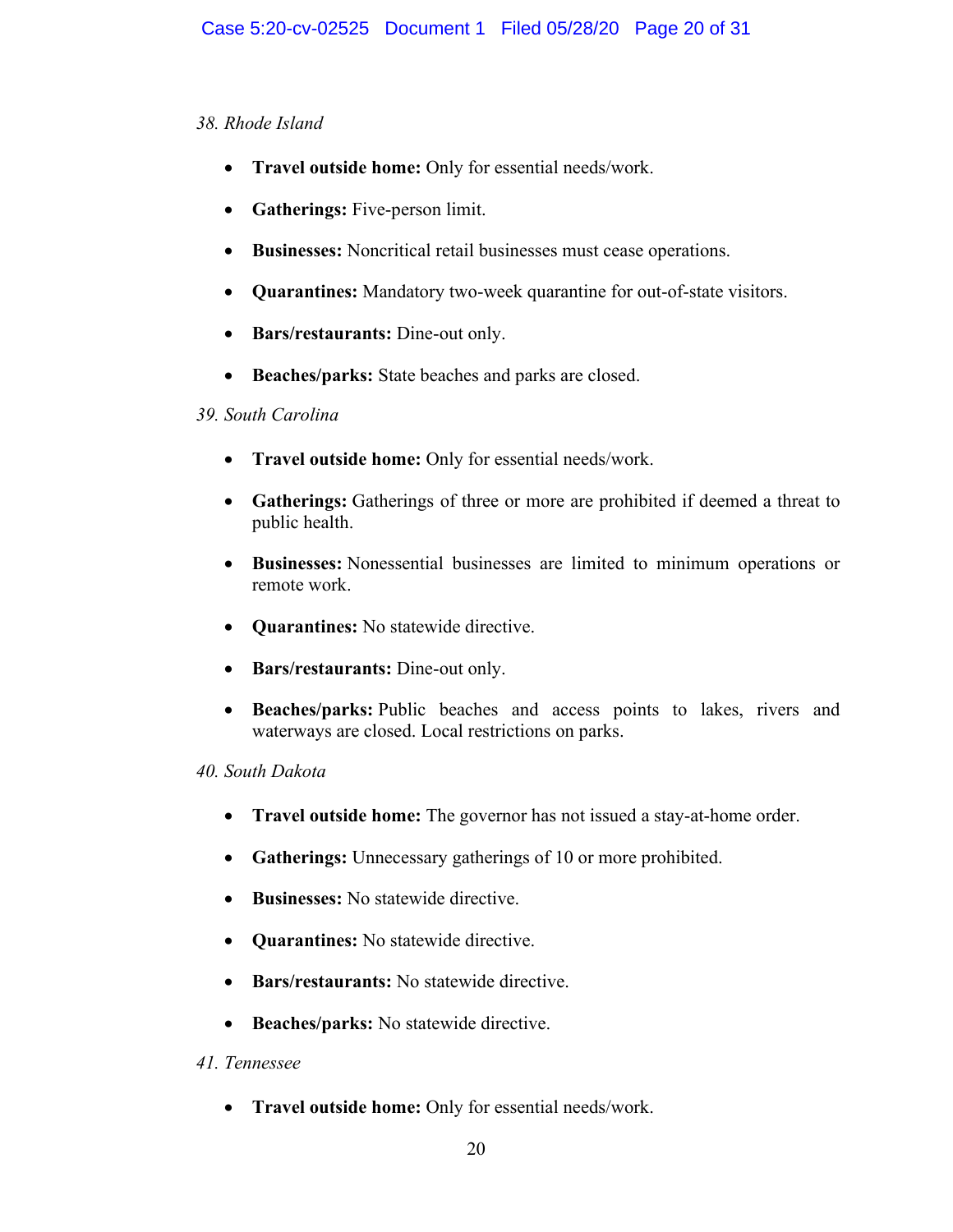- **Gatherings:** Social gatherings of 10 or more people prohibited.
- **Businesses:** Nonessential businesses are limited to minimum operations or remote work.
- **Quarantines:** No statewide directive.
- **Bars/restaurants:** Dine-out only.
- **Beaches/parks:** Most state parks have reopened for day-use only.

# *42. Texas*

- **Travel outside home:** Texans must minimize in-person contact with people who are not in the same household. (A number of major counties have more explicit stay-at-home orders.) No visits to nursing homes or long-term care facilities unless providing critical assistance.
- **Gatherings:** 10-person limit.
- **Businesses:** No eating or drinking at bars and restaurants or visits to gyms, massage establishments, tattoo studios, piercing studios and cosmetology salons.
- **Quarantines:** Air travelers flying to Texas from New York, New Jersey, Connecticut, California, Louisiana or Washington—or Atlanta, Chicago, Detroit, Miami—must self-quarantine for 14 days.
- **Bars/restaurants:** Dine-out only.
- **Beaches/parks:** Many state parks remain open. Some beaches are closed or limited to restricted activities.

# *43. Utah*

- **Travel outside home:** High-risk individuals (older residents and those with serious underlying medical conditions) may leave only for essential needs/work. Others must stay home whenever possible.
- **Gatherings:** 10-person limit recommended.
- **Businesses:** Businesses must minimize face-to-face contact with high-risk employees.
- **Quarantines:** Two-week quarantine after traveling out of state or exposed to a person with Covid-19 symptoms.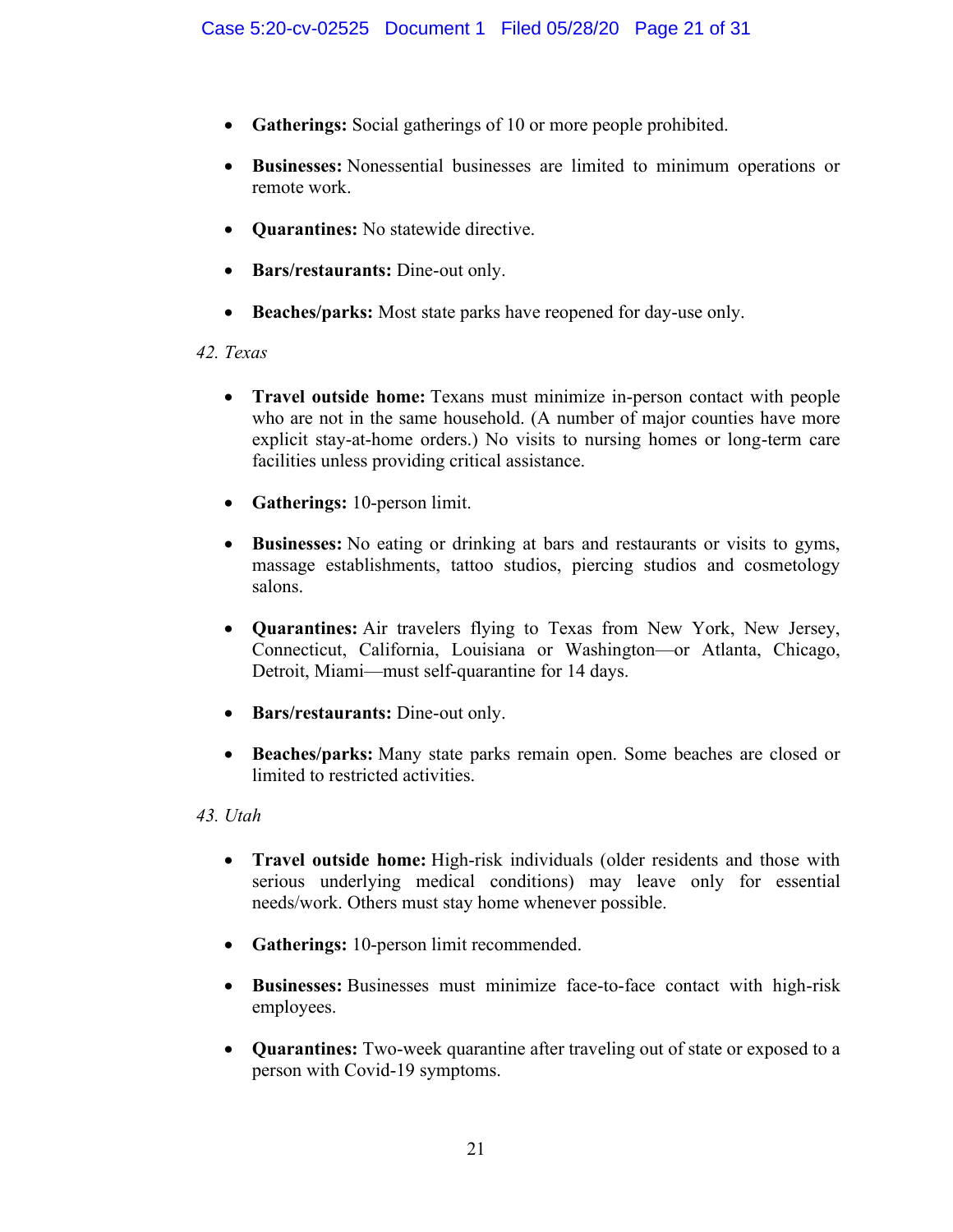- **Bars/restaurants:** Dine-out only.
- **Beaches/parks:** State parks open to all visitors, except parks under local health order restrictions.

#### *44. Vermont*

- **Travel outside home:** Only for essential needs/work.
- **Gatherings:** Nonessential gatherings are limited to 10 people.
- **Businesses:** Nonessential businesses are limited to minimum operations or remote work.
- **Quarantines:** Visitors must self-quarantine for two weeks unless traveling for an essential purpose.
- **Bars/restaurants:** Dine-out only.
- **Beaches/parks:** RV parks and campgrounds are closed with emergency shelter exceptions
- *45. Virginia*
	- **Travel outside home:** Only for essential needs/work.
	- **Gatherings:** 10-person limit.
	- **Businesses:** Recreation and entertainment businesses must close.
	- **Quarantines:** No statewide directive.
	- **Bars/restaurants:** Dine-out only.
	- **Beaches/parks:** Beaches are closed except for fishing and exercising. State parks are open for day-use activities. Campgrounds are closed.

#### *46. Washington*

- **Travel outside home:** Only for essential needs/work.
- **Gatherings:** All gatherings of people for social, spiritual and recreational purposes are prohibited.
- **Businesses:** Nonessential businesses are limited to minimum operations or remote work.
- **Quarantines:** No statewide directive.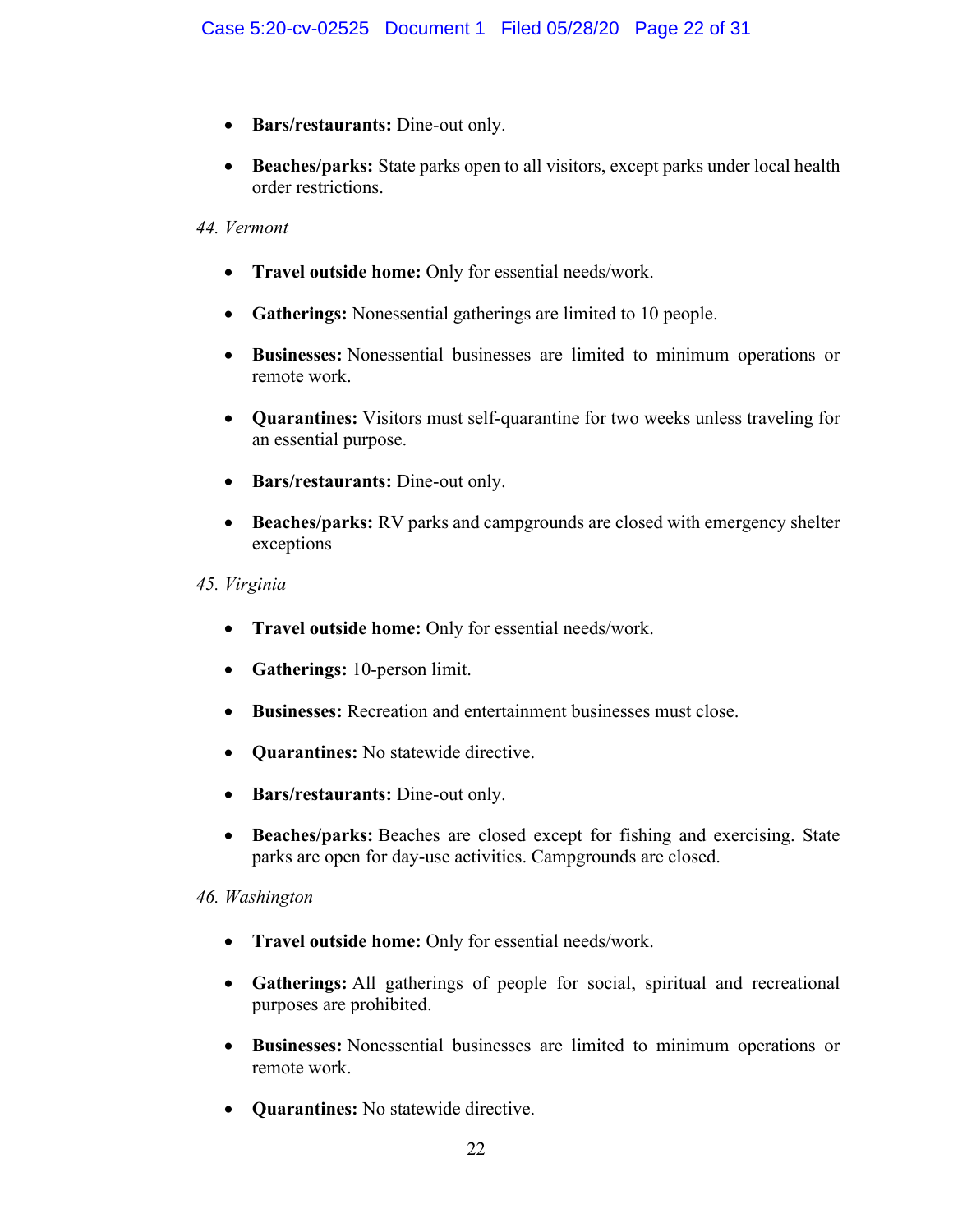- **Bars/restaurants:** Dine-out only.
- **Beaches/parks:** State parks and recreational fisheries are closed.

# *47. West Virginia*

- **Travel outside home:** Only for essential needs/work.
- **Gatherings:** Five-person limit with some exceptions.
- **Businesses:** Nonessential businesses are limited to minimum operations or remote work.
- **Quarantines:** Two-week mandatory quarantines for people traveling into West Virginia from areas of substantial community spread of Covid-19.
- **Bars/restaurants:** Dine-out only.
- **Beaches/parks:** Park lodges, cabins and campgrounds are closed.

# *48. Wisconsin*

- **Travel outside home:** Only for essential needs/work.
- **Gatherings:** All public and private gatherings are prohibited with limited exceptions.
- **Businesses:** Nonessential businesses are limited to minimum operations or remote work.
- **Quarantines:** No mandatory quarantine for out-of-state travelers. Selfquarantine recommended for out-of-state travelers.
- **Bars/restaurants:** Dine-out only.
- **Beaches/parks:** Many state parks are closed. Campgrounds are closed.

# *49. Wyoming*

- **Travel outside home:** Residents urged but not required to stay home whenever possible.
- **Gatherings:** Limited to nine people.
- **Businesses:** Theaters, bars, museums, gyms, nightclubs and other public places are closed.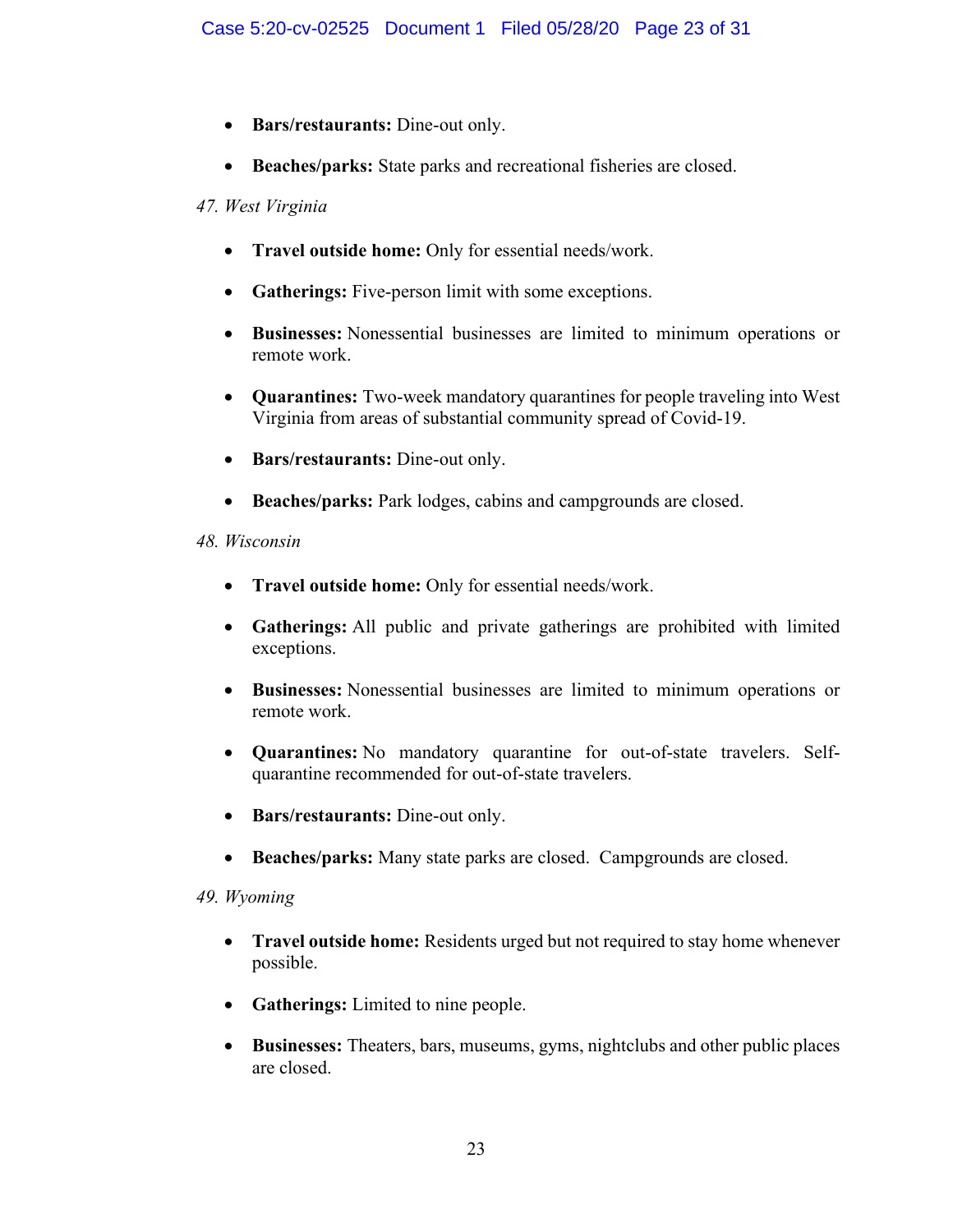- **Quarantines:** People traveling to Wyoming for nonwork purposes must selfquarantine for 14 days.
- **Bars/restaurants:** Dine-out only.
- **Beaches/parks:** No statewide directive.
- 32. Further, on April 10, 2020 President Trump indicated his support insurance

coverage for business loss like that suffered by Plaintiff and the proposed Class:

REPORTER: Mr. President may I ask you about credit and debt as well. Many American individuals, families, have had to tap their credit cards during this period of time. And businesses have had to draw down their credit lines. Are you concerned Mr. President that that may hobble the U.S. economy, all of that debt number one? And number two, would you suggest to credit card companies to reduce their fees during this time?

PRESIDENT TRUMP: Well it's something that we've already suggested, we're talking to them. *Business interruption insurance*, I'd like to see these insurance companies—you know you have people that have paid. When I was in private I had business interruption. When my business was interrupted through a hurricane or whatever it may be, I'd have business where I had it, I did not always have it, sometimes I had it, sometimes, I had a lot of different companies. *But if I had it I'd expect to be paid*. You have people. I speak mostly to the restaurateurs, where they have a restaurant, they've been paying for 25, 30, 35 years, business interruption. They've never needed it. All of a sudden they need it. And I'm very good at reading language. I did very well in these subjects, OK. And I do not see the word pandemic mentioned. Now in some cases it is, it's an exclusion. But in a lot of cases I do not see it. I do not see it referenced. And they do not want to pay up. I would like to see the insurance companies pay if they need to pay, if it's fair. And they know what's fair, and I know what's fair, I can tell you very quickly. But business interruption insurance, that's getting a lot money to a lot of people. And they've been paying for years, sometimes they just started paying, but you have people that have never asked for business interruption insurance, and they've been paying a lot of money for a lot of years for the privilege of having it, and then when they finally need it, the insurance company says 'we're not going to give it.' We ca not let that happen.

<https://youtu.be/cMeG5C9TjU> (last visited on April 17, 2020) (emphasis added).

33. The President is articulating a few core points: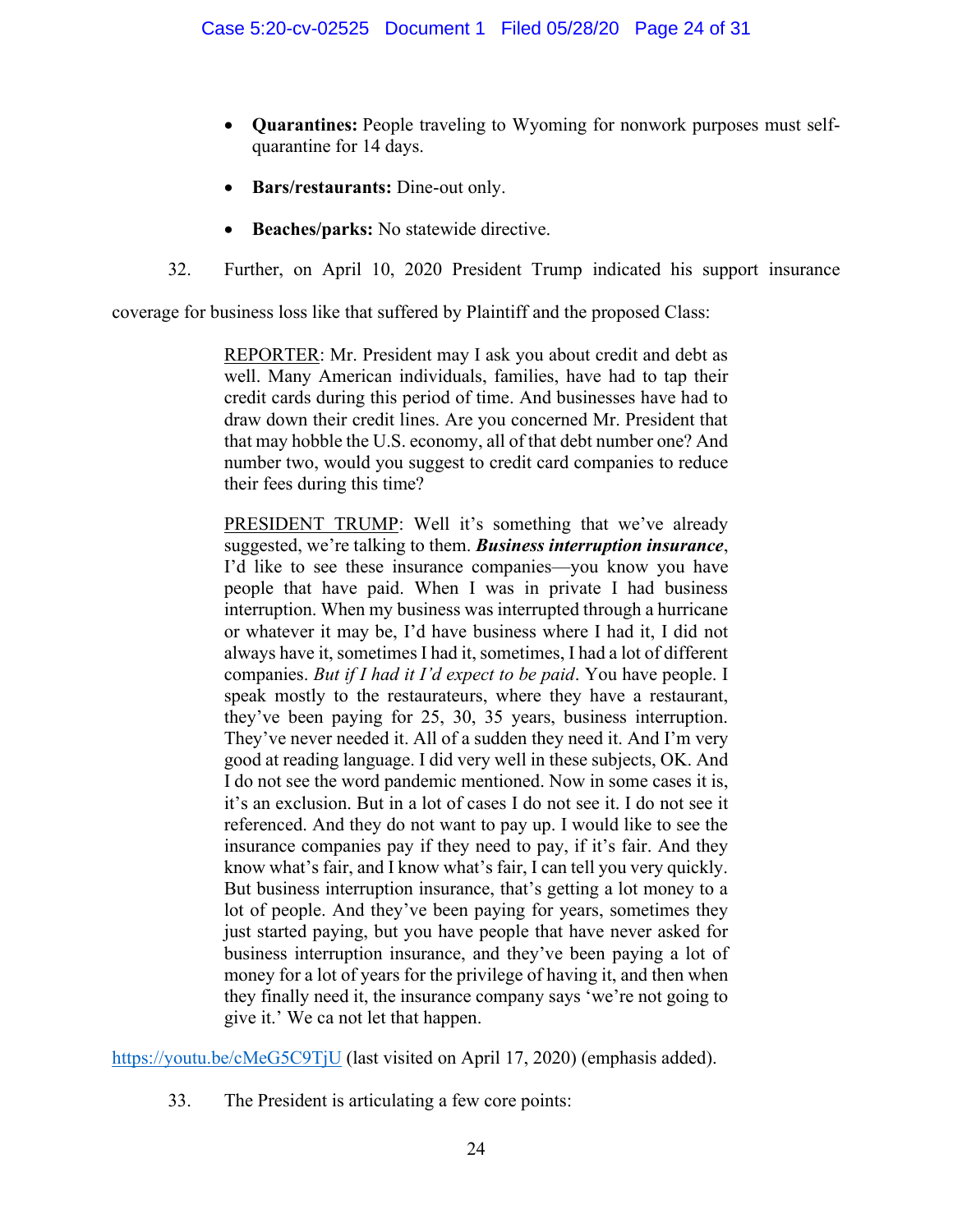- a. Business interruption is a common type of insurance.
- b. Businesses pay in premiums for this coverage and should reasonably expect they'll receive the benefit of the coverage.
- c. The COVID-19 pandemic should be covered unless there is a specific exclusion for pandemics.
- d. If insurers deny business loss coverage due to the COVID-19 pandemic, they would be acting in bad faith.

34. The Civil Authority Orders and proclamations referenced herein, as they relate to the closure of all "non-life- sustaining businesses," evidence an awareness on the part of both state and local governments that COVID-19 causes damage to property. This is particularly true for businesses such as Plaintiff's, where customer or client interaction and personal contact results in a heightened risk of the property becoming contaminated.

#### **IV. Impact on Plaintiff and the Class**

35. Prior to March 16, 2020, Plaintiff was opened to all customers from Sunday to Thursday from 11 a.m. to 8 p.m., and Friday and Saturday, 11 a.m. to 9 p.m. As a result of the Orders referenced herein, Plaintiff shut its doors to customers on March 16, 2020 and continues to be shutdown for in-store dining. *See* <https://www.montysandwich.com/> (last visited May 25, 2020). On March 16, 2020, Monty's continued to offer carryout and delivery services from noon to 6 p.m. Mondays through Fridays. During this time, its dining room was closed. Monty's stopped offering carryout and delivery services on Sunday, March 29, 2020.

36. Plaintiff's business loss occurred on March 16, 2020 when Pennsylvania Civil Authorities required all businesses to cease non-essential operations at the end of the business day on March 16, 2020.

37. As a further direct and proximate result of the Orders, Plaintiff has been forced to lay off a total of thirteen (13) employees.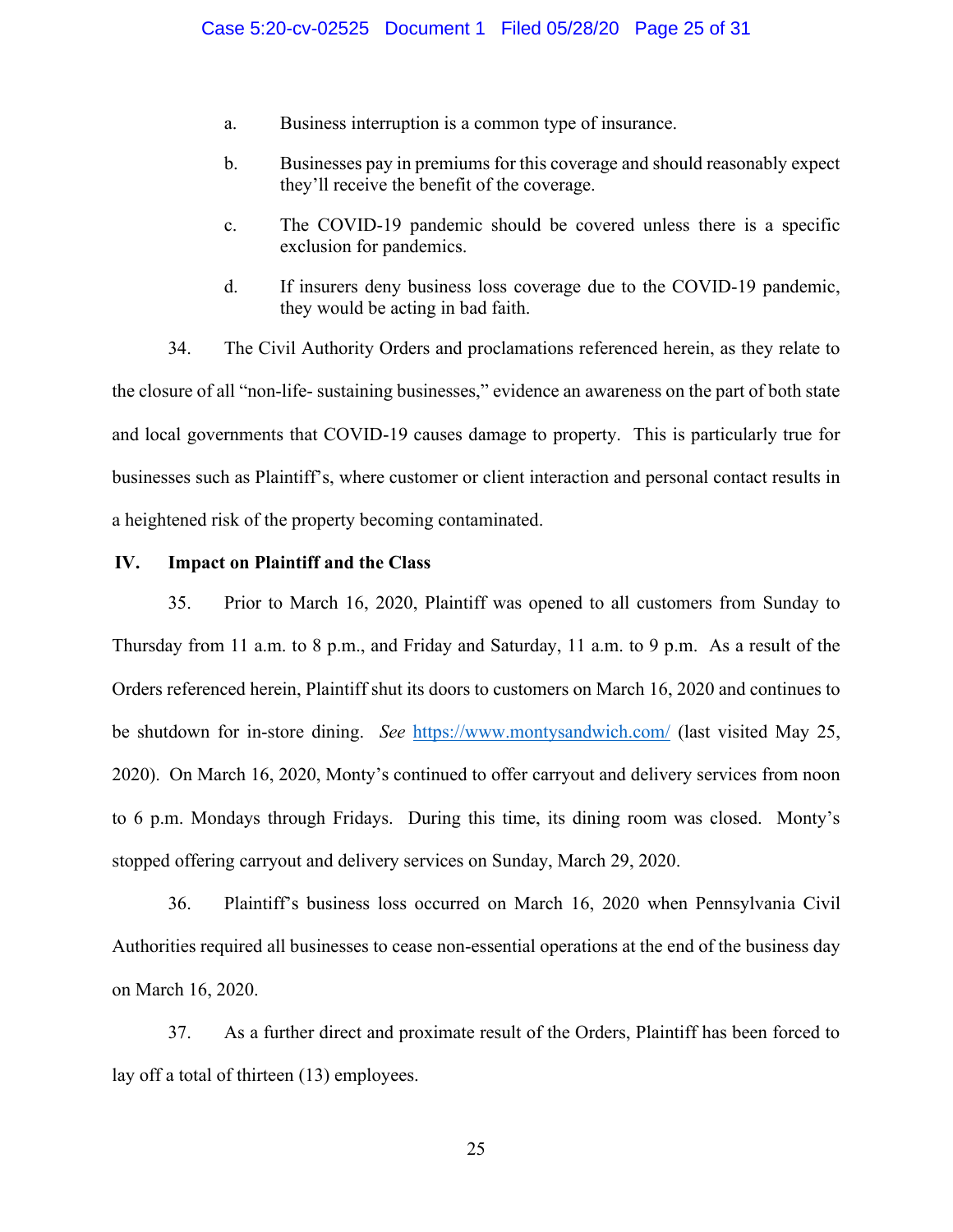#### Case 5:20-cv-02525 Document 1 Filed 05/28/20 Page 26 of 31

38. Plaintiff's business, like that of other Class members, is not a closed environment, and because people – staff, customers, community members, and others – constantly cycle in and out of the restaurant, there is an ever-present risk that the Insured Property is contaminated and would continue to be contaminated.

39. Businesses like the Plaintiff's are more susceptible to being or becoming contaminated, as both respiratory droplets and fomites are more likely to be retained on the Insured Property and remain viable for far longer as compared to other types of businesses.

40. Plaintiff's business is also highly susceptible to rapid person-to-property transmission of the virus, and vice-versa, because the service nature of the business places staff and customers in close proximity to the property and to one another.

41. A declaratory judgment determining that the insureds are entitled to business loss coverage under the Policy is necessary to prevent Plaintiff and Class members from being left without bargained-for insurance coverage required to ensure the survival of their child care centers due to the Civil Authorities' response to the COVID-19 pandemic. As a result of these Civil Authority Orders, Plaintiff and Class members have incurred, and continue to incur, among other things, a substantial loss of business income and additional expenses, which losses are covered under the terms of Defendant's insurance policies.

#### **CLASS ALLEGATIONS**

42. Plaintiff brings this action pursuant to Federal Rules of Civil Procedure 23(b)(2) on behalf of the following Class:

> All restaurants that have suffered business interruption and lost income as a result of Civil Authority Orders issued in response to the COVID-19 pandemic.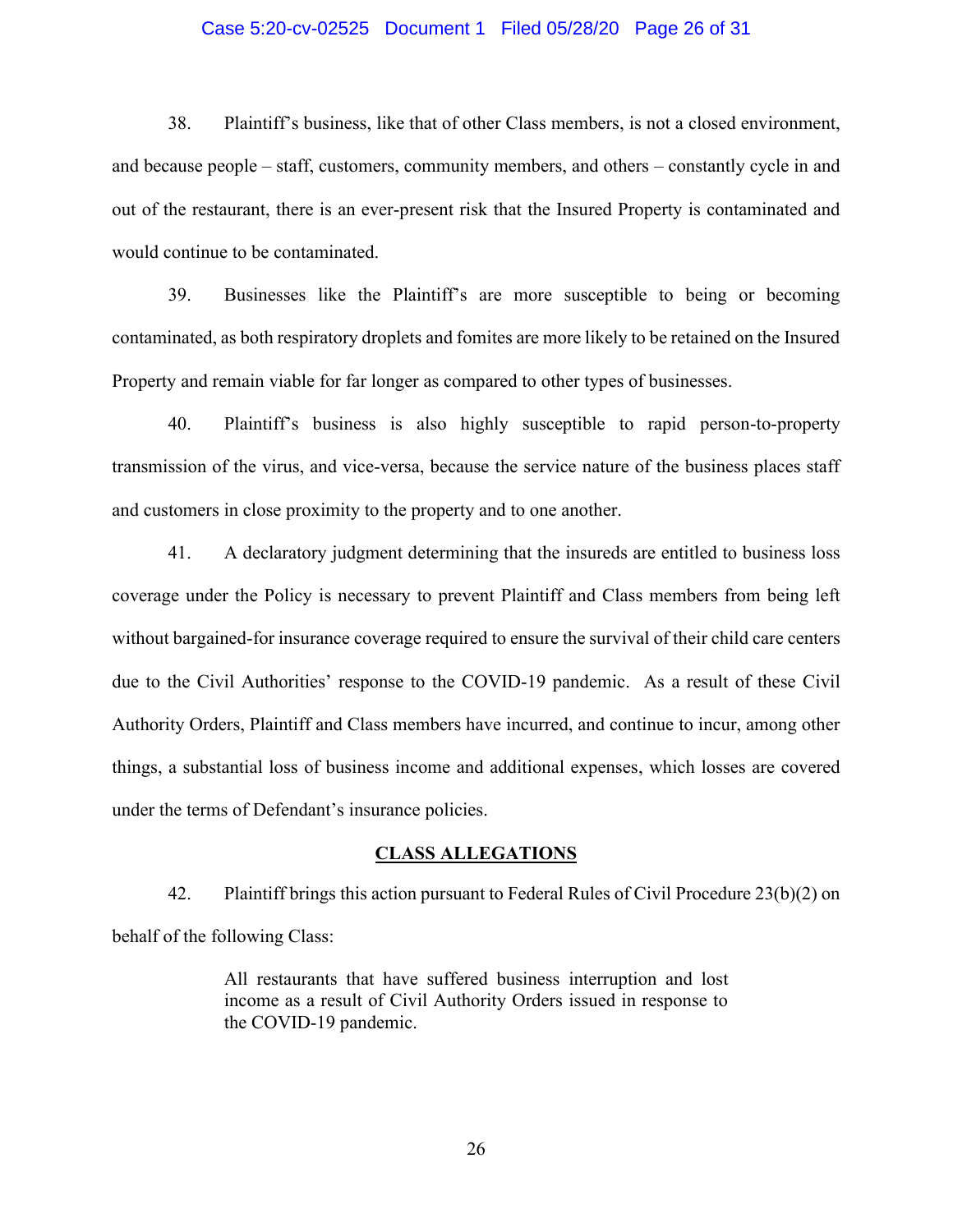#### Case 5:20-cv-02525 Document 1 Filed 05/28/20 Page 27 of 31

43. Upon information and belief, Defendant does not cover business interruption in contravention to the uniform language contained in the insurance policies it has issued to restaurants.

44. The exact number of the Class members is unknown as such information is in exclusive control of Defendant. However, due to the nature and commerce involved, Plaintiff believes the Class consists of thousands of insureds nationwide, making joinder of the Class members impractical.

45. Common questions of law and fact affect the right of each Class member. Plaintiff is seeking Declaratory Relief for all Class members with similar polices to Plaintiff. Declaratory relief will permit adjudication of the rights of all parties as to whether Defendant's policies provide coverage for business interruptions losses the Class has suffered as a result of property loss and the Civil Authority Orders.

46. Common questions of law and fact that affect the Class members include, but are not limited to:

- a. Whether Defendant was legally obligated to pay for business interruption as a result of Civil Authority Orders issued in response to the COVID-19 pandemic;
- b. Whether Plaintiff and Class members have suffered "property damages" in accordance with the terms and conditions of Defendant's business interruption insurance policies;
- c. Whether Plaintiff and Class members are excluded from coverage for losses they suffered due to the Civil Authority Orders as a result of the Virus Exclusion(s) contained in Defendant's insurance policies;
- d. Whether Defendant is justified in denying Plaintiff and Class members' claims.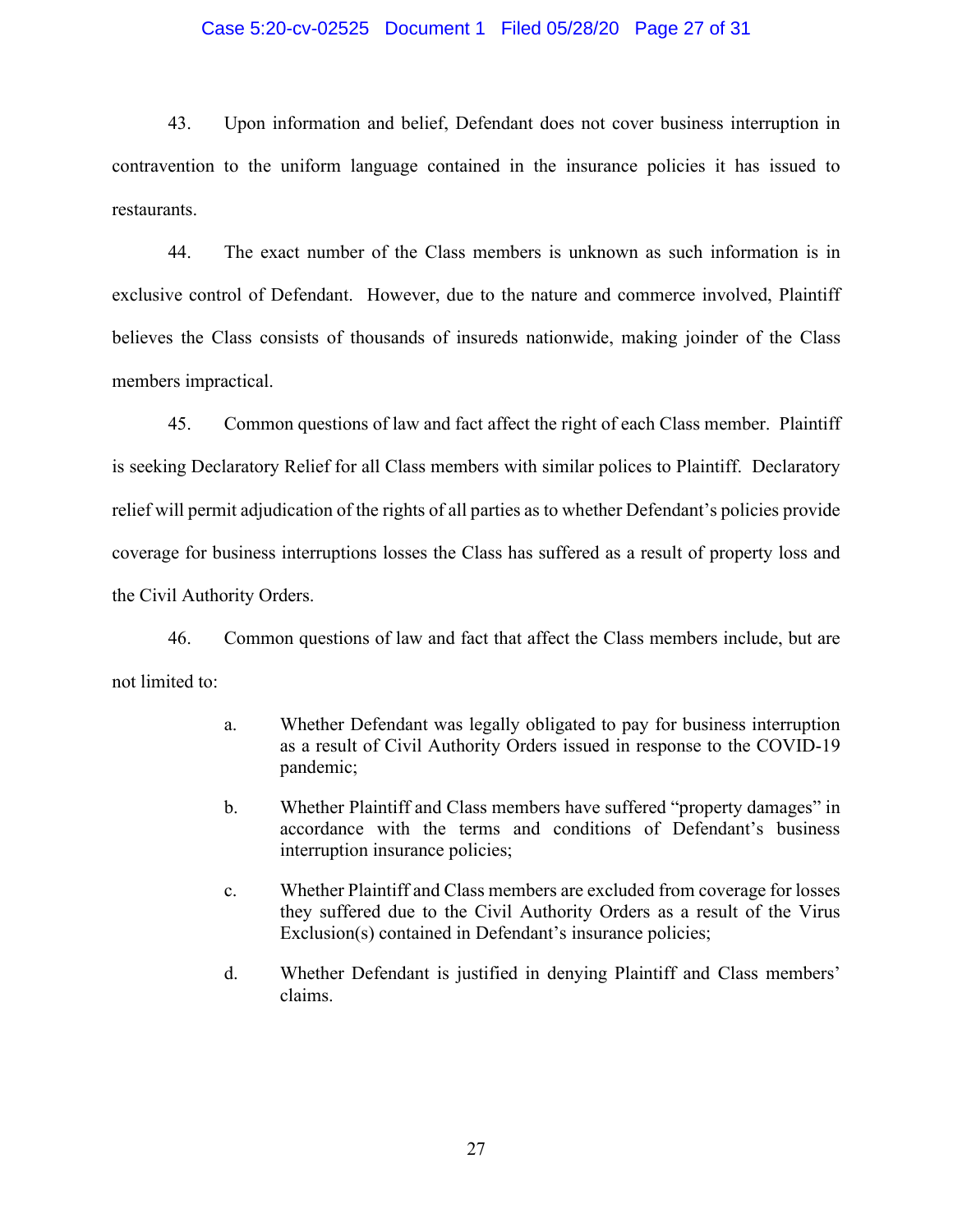#### Case 5:20-cv-02525 Document 1 Filed 05/28/20 Page 28 of 31

47. The claims and defenses of Plaintiff, as a representative plaintiff, are typical of the claims and defenses of the Class because Defendant wrongfully denied that its policy covers claims to Plaintiff and the Class members.

48. Plaintiff, as a representative plaintiff, will fairly and adequately assert and protect the interests of the Class.

- a. Plaintiff has hired attorneys who are experienced in prosecuting class actions and will adequately represent the interests of the Class; and
- b. Plaintiff has no conflict of interest that will interfere with the maintenance of a class action.

49. A class action provides a fair and efficient method for adjudication of the controversy for the following reasons:

- a. Prosecution of separate actions by individual Class members would create a risk of inconsistent and varying results against Defendant when confronted with incompatible standards of conduct; and
- b. Adjudications with respect to individual Class members could, as a practical matter, be dispositive of any interest of other members not parties to such adjudications and substantially impair their ability to protect their interests.

50. Defendant has taken steps to discourage the Class from submitting claims under their policies. Upon information and belief, Defendant has sent a uniform letter to all insurance brokers and has advised them to advise Class members that insureds do not have a claim under the terms of their polic(ies). For this reason, Declaratory relief for the entire class is appropriate and necessary.

# **CAUSE OF ACTION**

#### **DECLARATORY RELIEF**

51. Plaintiff re-alleges and incorporates by reference into this cause of action each and

every allegation set forth in each and every paragraph of this Complaint.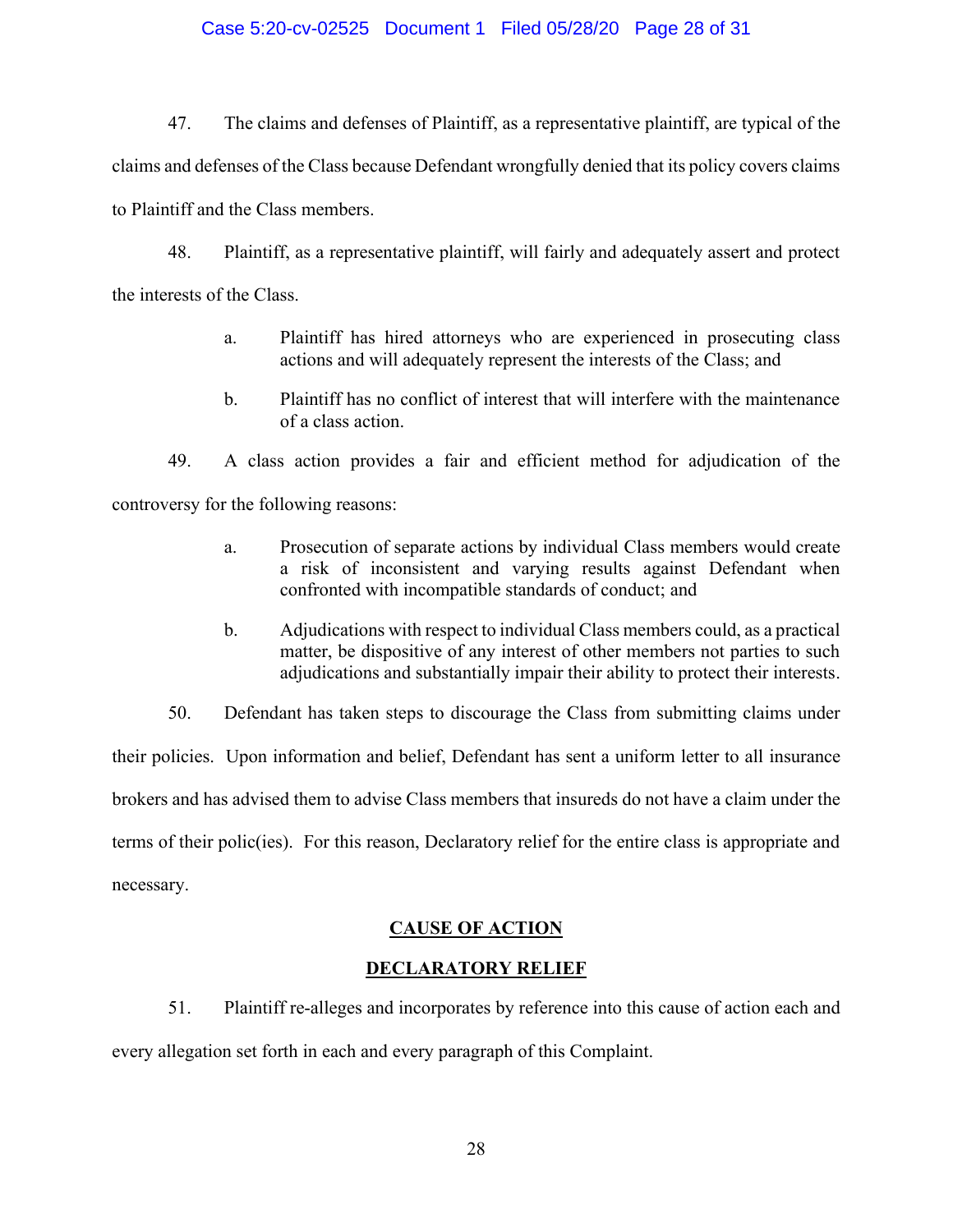#### Case 5:20-cv-02525 Document 1 Filed 05/28/20 Page 29 of 31

52. The Declaratory Judgment Act, 28 U.S.C. § 2201(a), provides that in "a case of actual controversy within its jurisdiction . . . any court of the United States . . . may declare the rights and other legal relations of any interested party seeking such declaration, whether or not further relief is or could be sought." 28 U.S.C. § 2201(a).

53. An actual controversy has arisen between Plaintiff and the Defendant as to the rights, duties, responsibilities and obligations of the parties under the terms of the Policy in that Plaintiff contends and, on information and belief, the Defendant disputes and denies that:

- a. The Civil Authorities' Orders constitute a prohibition of access to Plaintiff's Insured Property;
- b. The prohibition of access by the Orders has specifically prohibited access as defined in the Policy;
- c. The Policy's Exclusion of Loss Due to Virus or Bacteria does not apply to the business losses incurred by Plaintiff here that are proximately caused by the Civil Authority Orders issued in response to the COVID-19 pandemic;
- d. The Civil Authorities' Orders trigger coverage under the terms of the Policy;
- e. The Policy provides coverage to Plaintiff for any current and future Civil Authority closures of its businesses due to physical loss or damage directly or indirectly from the COVID-19 pandemic under the Civil Authority coverage parameters; and
- f. The Policy provides business income coverage in the event that the COVID-19 pandemic directly or indirectly causes a loss or damage at the insured premises or immediate area of the Insured Properties.
- 54. Resolution of the duties, responsibilities and obligation of the parties is necessary

as no adequate remedy at law exists and a declaration of the Court is needed to resolve the dispute and controversy.

55. Plaintiff seeks a Declaratory Judgment to determine whether the Orders constitute

a prohibition of access to Plaintiff's Insured Property as Civil Authority as defined in the Policy.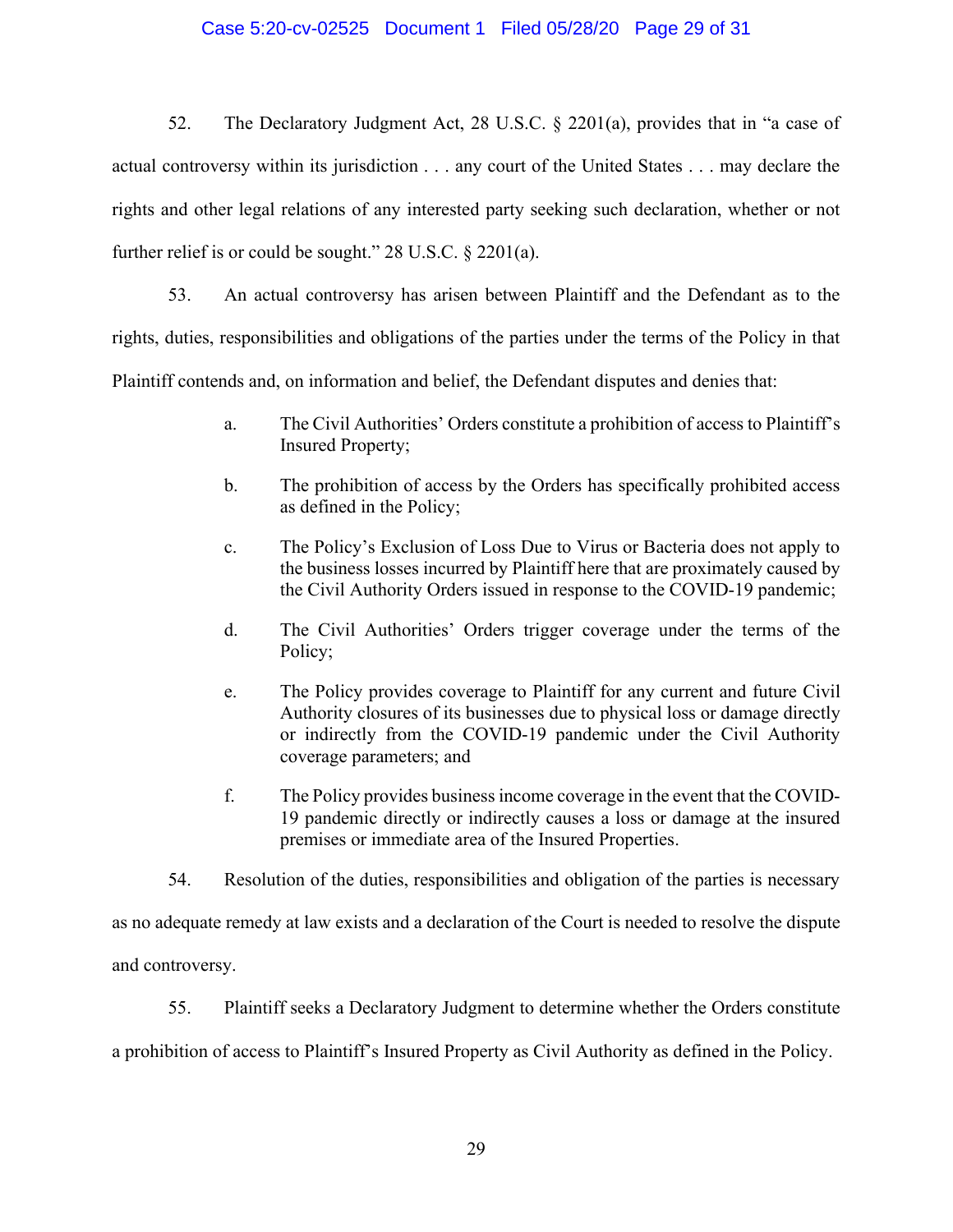#### Case 5:20-cv-02525 Document 1 Filed 05/28/20 Page 30 of 31

56. Plaintiff further seeks a Declaratory Judgment to affirm that the Civil Authority Orders trigger coverage.

57. Plaintiff further seeks a Declaratory Judgment to affirm that Defendant's Policies provide coverage to Plaintiff and the Class for any current and future business personal property losses, loss of business income, and extended business income losses as a result of Civil Authority Orders affecting the operation of their business due to physical loss or damage caused by the COVID-19 pandemic.

#### **PRAYER FOR RELIEF**

WHEREFORE, Plaintiff and the proposed Class herein prays as follows:

- a. For a declaration that the Civil Authorities Orders constitute an insured impairment on the operation of Plaintiff's Insured business Property.
- b. To certify the proposed Class under Rule 23(b)(2).
- c. To direct notice to the Class under Rules 23.
- d. For a declaration that the Civil Authorities' Orders constitute the type of prohibition of access or restriction on business operations that is defined in the Policy.
- e. For a declaration that the Civil Authorities' Orders trigger coverage under the Policy.
- f. For a declaration that the Virus Exclusion in the policy does not prohibit coverage.
- g. For a declaration that the Policy provides coverage to Plaintiff for any current, future and continued Civil Authority closures of its businesses due to physical loss or damage directly or indirectly from the COVID-19 pandemic under the Policy's Civil Authority coverage parameters.
- h. For a declaration that the Policy provides business income coverage in the event that COVID-19 has directly or indirectly caused a loss or damage at the Plaintiff's Insured Properties or the immediate area of the Plaintiff's Insured Properties.
- i. For such other relief as the Court may deem proper.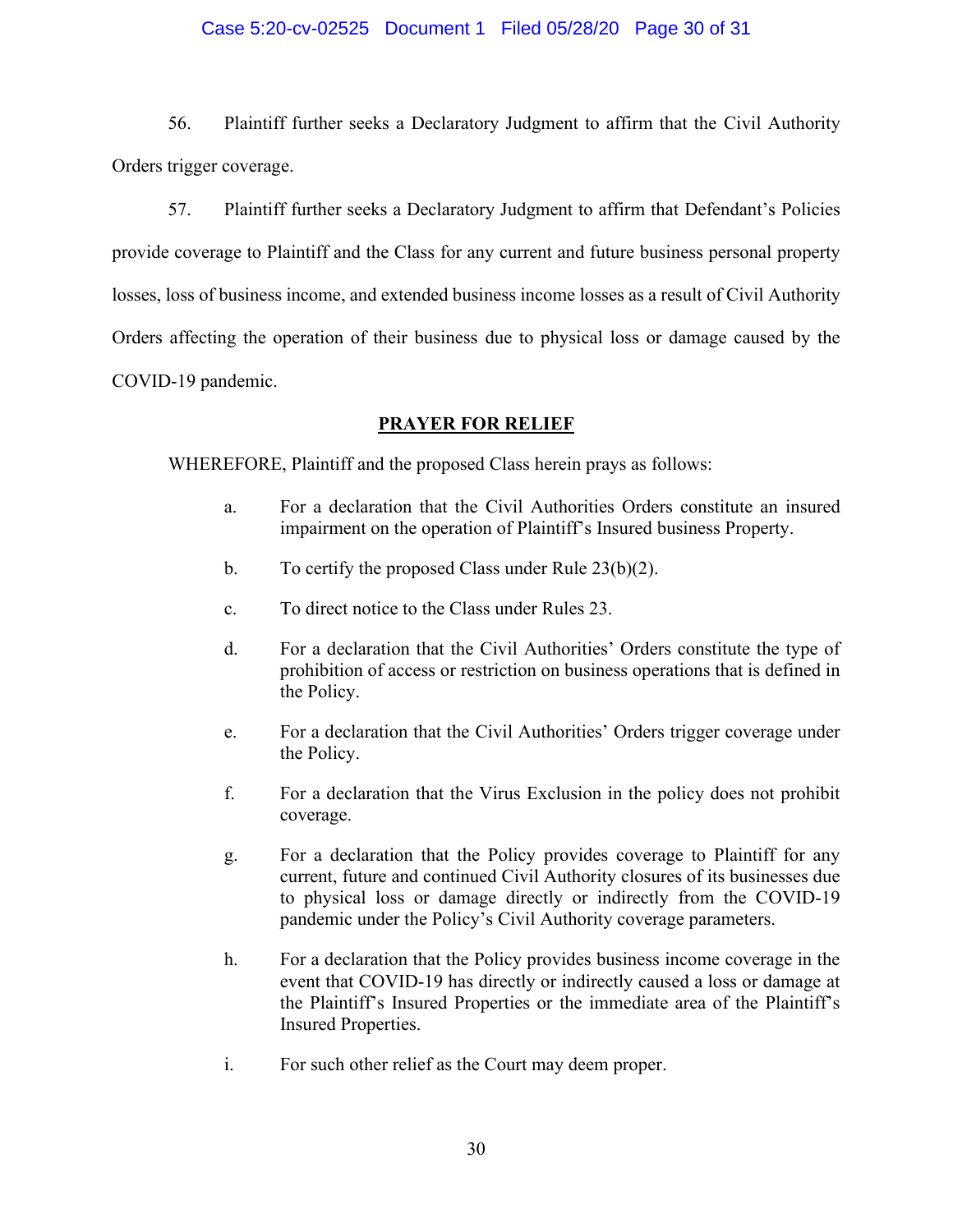#### **TRIAL BY JURY IS DEMANDED**

Plaintiff hereby demands trial by jury.

Dated: May 28, 2020 Respectfully submitted,

*/s/ Richard M. Golomb* Richard M. Golomb, Esq. Kenneth J. Grunfeld, Esq. **GOLOMB & HONIK, P.C.** 1835 Market Street, Suite 2900 Philadelphia, PA 19103 Telephone: (215) 985-9177 Facsimile: (215) 985-4169 [rgolomb@golombhonik.com](mailto:rgolomb@golombhonik.com) [kgrunfeld@golombhonik.com](mailto:kgrunfeld@golombhonik.com)

Arnold Levin, Esq. Laurence Berman, Esq. Frederick Longer, Esq. Daniel Levin, Esq. Michael Weinkowitz, Esq. **LEVIN SEDRAN & BERMAN LLP** 510 Walnut Street, Suite 500 Philadelphia, PA 19106-3697 Telephone: (215) 592-1500 Facsimile: (215) 592-4663 [alevin@lfsblaw.com](mailto:alevin@lfsblaw.com) [flonger@lfsblaw.com](mailto:flonger@lfsblaw.com) [dlevin@lfsblaw.com](mailto:dlevin@lfsblaw.com)

W. Daniel "Dee" Miles, III Rachel N. Boyd Paul W. Evans **BEASLEY, ALLEN, CROW, METHVIN, PORTIS & MILES, P.C.**  P.O. Box 4160 Montgomery, AL 36103 Telephone: (334) 269-2343 Facsimile: (334) 954-7555 [dee.miles@beasleyallen.com](mailto:dee.miles@beasleyallen.com) [rachel.boyd@beasleyallen.com](mailto:rachel.boyd@beasleyallen.com) [paul.evans@beasleyallen.com](mailto:paul.evans@beasleyallen.com)

#### *Counsel for Plaintiff and the Class*